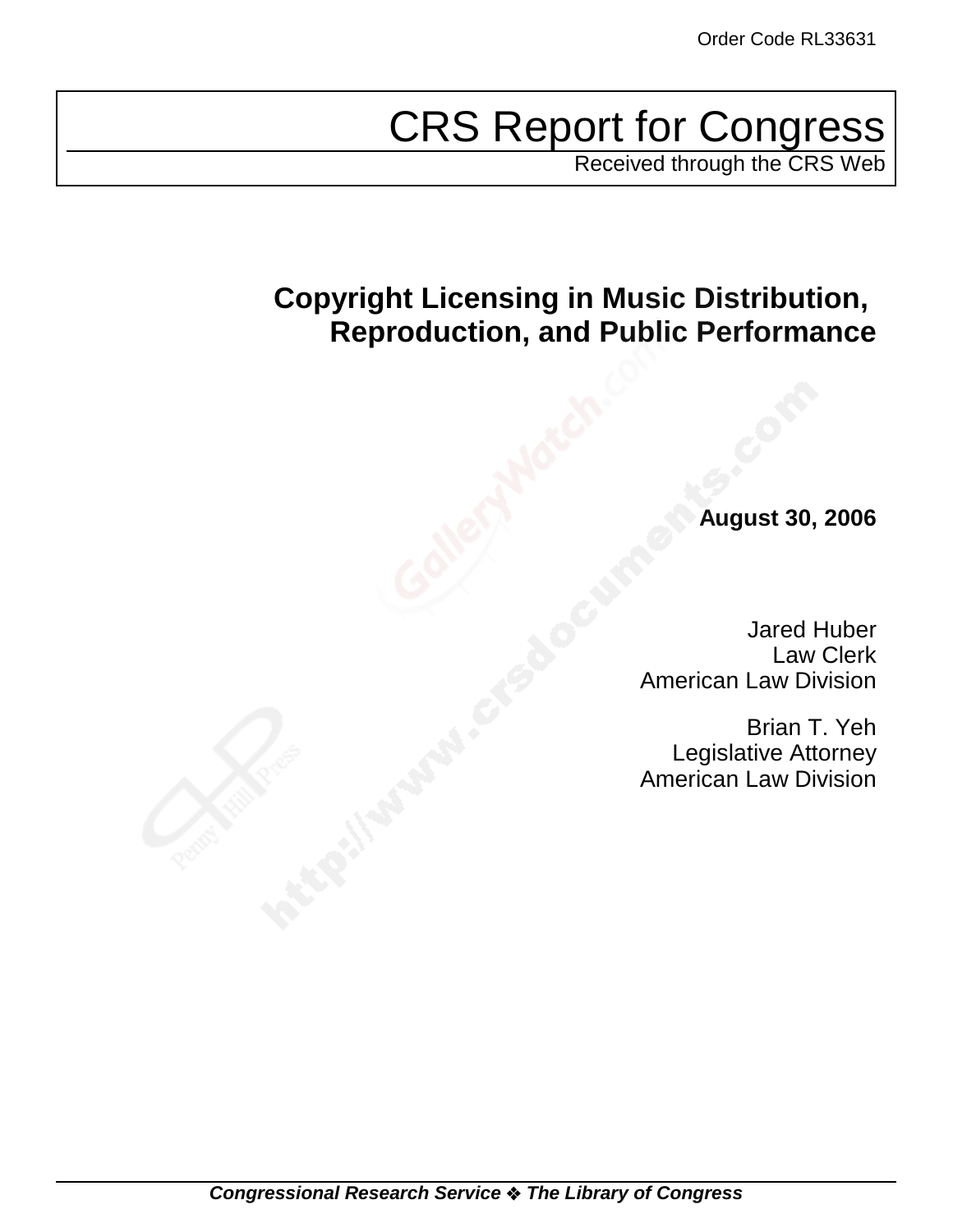### Copyright Licensing in Music Distribution, Reproduction, and Public Performance

#### **Summary**

This report provides an overview of the complexities of the Copyright Act's provisions concerning music licensing in the digital age. Copyright law provides protection for original works of authorship by conferring certain exclusive rights upon their creators. Music is an example of a kind of literary and artistic work that falls squarely within the scope of copyright law. The realm of music copyright is characterized by two types of copyright holders: the holder of the musical work and the holder of the sound recording. The musical work copyright holder is typically the one who composes the piece of music. The sound recording copyright holder is the recorder of a rendition of the musical work.

If a third party wants to use a copyrighted work in a particular way, he or she must seek permission from the copyright holder. However, for holders of copyrights in musical works and sound recordings, three of their rights (distribution, reproduction, and public performance) may be subject to a form of permission called "licensing." Licenses vary according to the type of user and the type of use. When the copyright law creates a compulsory license for a particular use of a copyrighted work, the parties need not negotiate the right to use the work. If the type of use or type of user does not qualify for the compulsory license, the parties must negotiate, voluntarily, its availability and the specific terms of use. The musical work copyright holder is subject to a compulsory license for the reproduction or distribution of mechanical copies of the work, including digital copies that come within the definition of a digital phonorecord delivery (DPD). The compulsory license is seldom used, however, because many music publishers authorize the Harry Fox Agency to issue licenses on their behalf. Public performance of a musical work is typically licensed through a performing rights organization, such as ASCAP or BMI.

The licensing system behind non-digital music differs from that of digital music. Whenever a user reproduces or distributes a non-digital or digital phonorecord, the sound recording copyright holder and musical work copyright holder are both entitled to payment. Whenever a user publicly performs a phonorecord via non-digital transmission, authorization from *only* the musical work copyright holder is needed. However, if the phonorecord is publicly performed through digital audio transmission, both the musical work copyright holder and the sound recording copyright holder have a right to receive royalties.

A more comprehensive understanding of music licensing requires a familiarity with the Digital Performance Right in Sound Recordings Act (DPRSRA), the Digital Millennium Copyright Act (DMCA), and the Audio Home Recording Act (AHRA). These laws amend the Copyright Act to, among other things, refine the scope of licensing for both types of copyright holders.

The Copyright Act also sets forth several exemptions from infringement liability for certain unauthorized uses, including the fair use doctrine (17 U.S.C. § 107) and limitations on the public performance right under specific situations (17 U.S.C. § 110).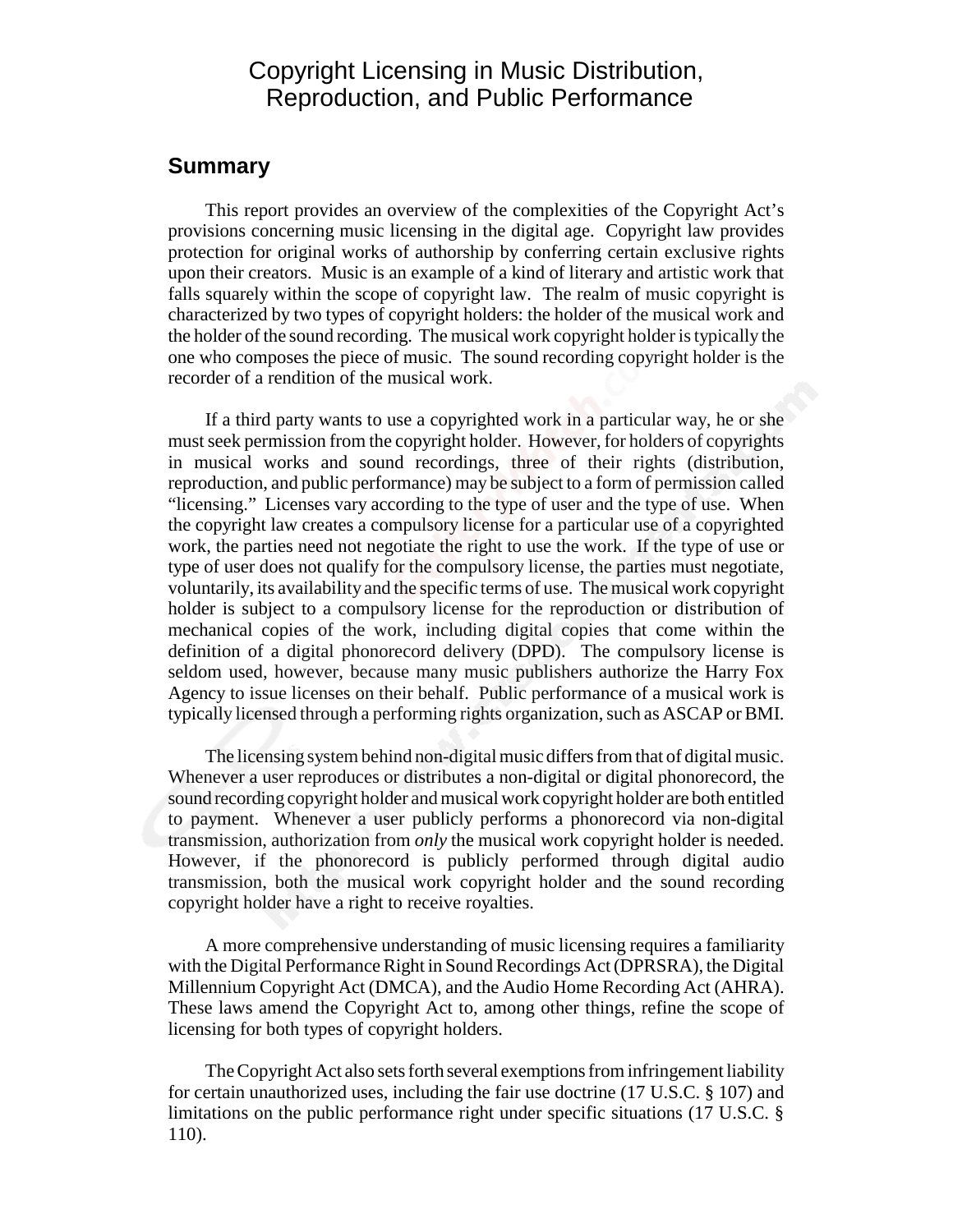## **Contents**

| The Sound Recording $\ldots \ldots \ldots \ldots \ldots \ldots \ldots \ldots \ldots \ldots \ldots \ldots$ |  |
|-----------------------------------------------------------------------------------------------------------|--|
|                                                                                                           |  |
|                                                                                                           |  |
|                                                                                                           |  |
|                                                                                                           |  |
|                                                                                                           |  |
|                                                                                                           |  |
|                                                                                                           |  |
|                                                                                                           |  |
|                                                                                                           |  |
|                                                                                                           |  |
|                                                                                                           |  |
|                                                                                                           |  |
|                                                                                                           |  |
|                                                                                                           |  |
|                                                                                                           |  |
| The Licensing of Digital Reproduction and Distribution  10                                                |  |
|                                                                                                           |  |
| Amending the Licensing System: The DMCA  14                                                               |  |
|                                                                                                           |  |
| The Licensing of Ephemeral Recordings  15                                                                 |  |
| Amending the Licensing System: The AHRA  16                                                               |  |
|                                                                                                           |  |
|                                                                                                           |  |
|                                                                                                           |  |
| Public Performance Without Commercial Advantage 19                                                        |  |
|                                                                                                           |  |
|                                                                                                           |  |
| Appendix A. Types of Licenses Required For Copyright Holders in Non-Digital                               |  |
|                                                                                                           |  |
|                                                                                                           |  |
| Table 1. Eligibility for Performance Exemptions Pursuant to 17 U.S.C.                                     |  |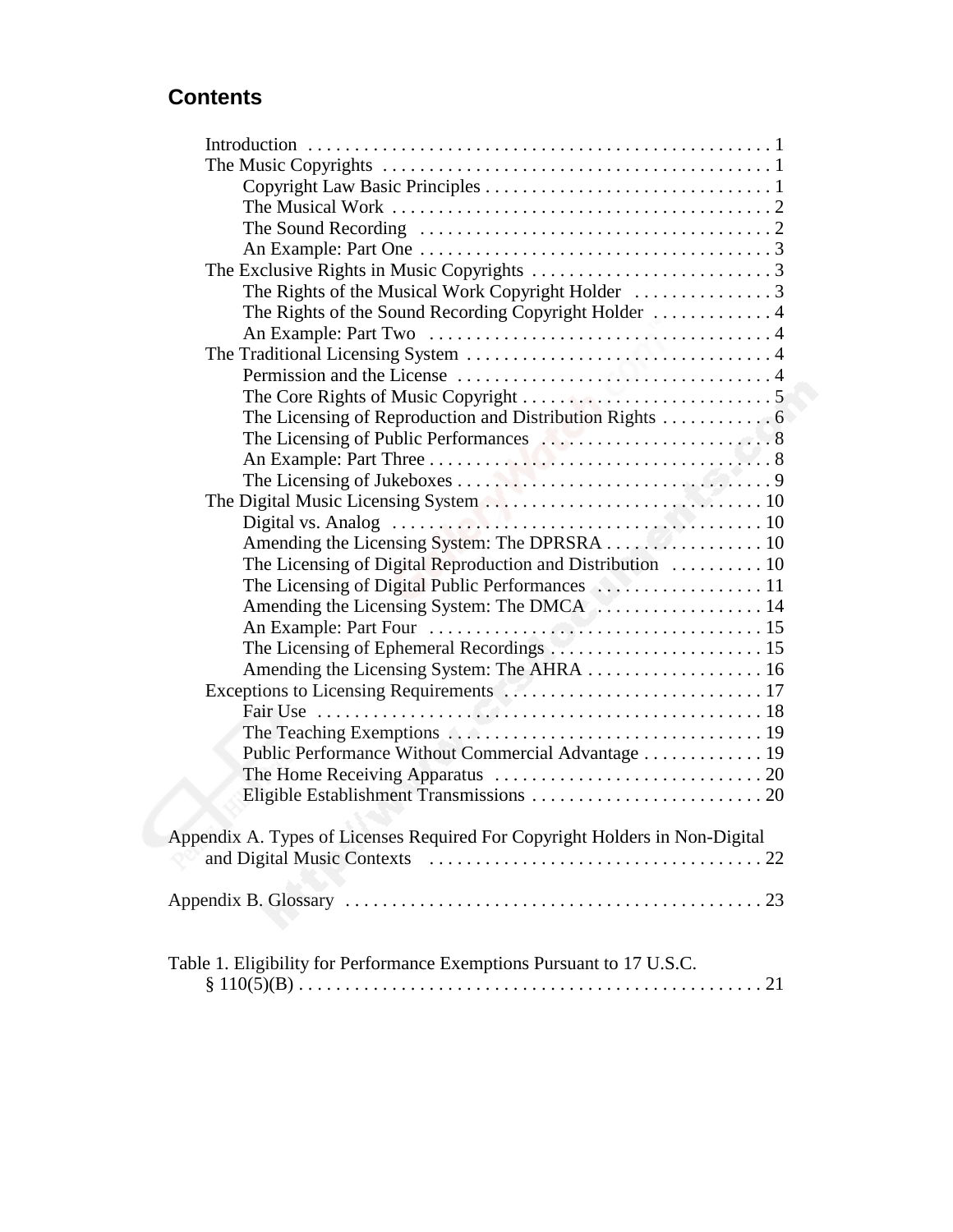# Copyright Licensing in Music Distribution, Reproduction, and Public Performance

#### **Introduction**

Every essential Frank Sinatra collection contains the song "I've Got You Under My Skin." While Sinatra fans may know the words and the melody, how many of those fans understand the compensation structure behind this particular song? The answer is probably very few. The public may know that the proceeds of any given song flow to the record company and to the recording artist. However, the compensation structure is actually more complex and involves more parties than just the recording artist and the record label.

Further, there are increasingly steady pressures, economic and otherwise, that the compensation scheme for music be dynamic to adapt to frequent changes in music delivery methods. For instance, how consumers purchase and listen to music has undergone significant changes in the last 15 years with the advent of the computer and digital music deliveries. Thus, advancing technology has an important role in further complicating the music compensation regime.

Appreciating the intricacies of music compensation requires an understanding of the development of copyright law. What follows is an explanation of the music licensing provisions of copyright law, and why enforcing rights to a song like "I've Got You Under My Skin" can sound so complex.

#### **The Music Copyrights**

**Copyright Law Basic Principles.** The source of federal copyright law originates with the Copyright and Patent Clause of the U.S. Constitution, which authorizes Congress "[t]o promote the Progress of Science and useful Arts, by securing for limited Times to Authors and Inventors the exclusive Right to their respective Writings and Discoveries."<sup>1</sup> Copyright refers to the exclusive rights granted by law to authors for the protection of original works of authorship fixed in any tangible medium of expression.<sup>2</sup> Original works must be captured in some form beyond a transitory duration. The types of original works eligible for copyright protection include literary, musical, dramatic, and pictorial works; motion pictures; and sound recordings.<sup>3</sup> Copyright is based on authorship and exists separate and apart from its physical embodiment. For example, if a person purchases a collection

<sup>&</sup>lt;sup>1</sup> U.S. CONST. art. I, § 8, cl. 8.

 $2$  17 U.S.C. § 102.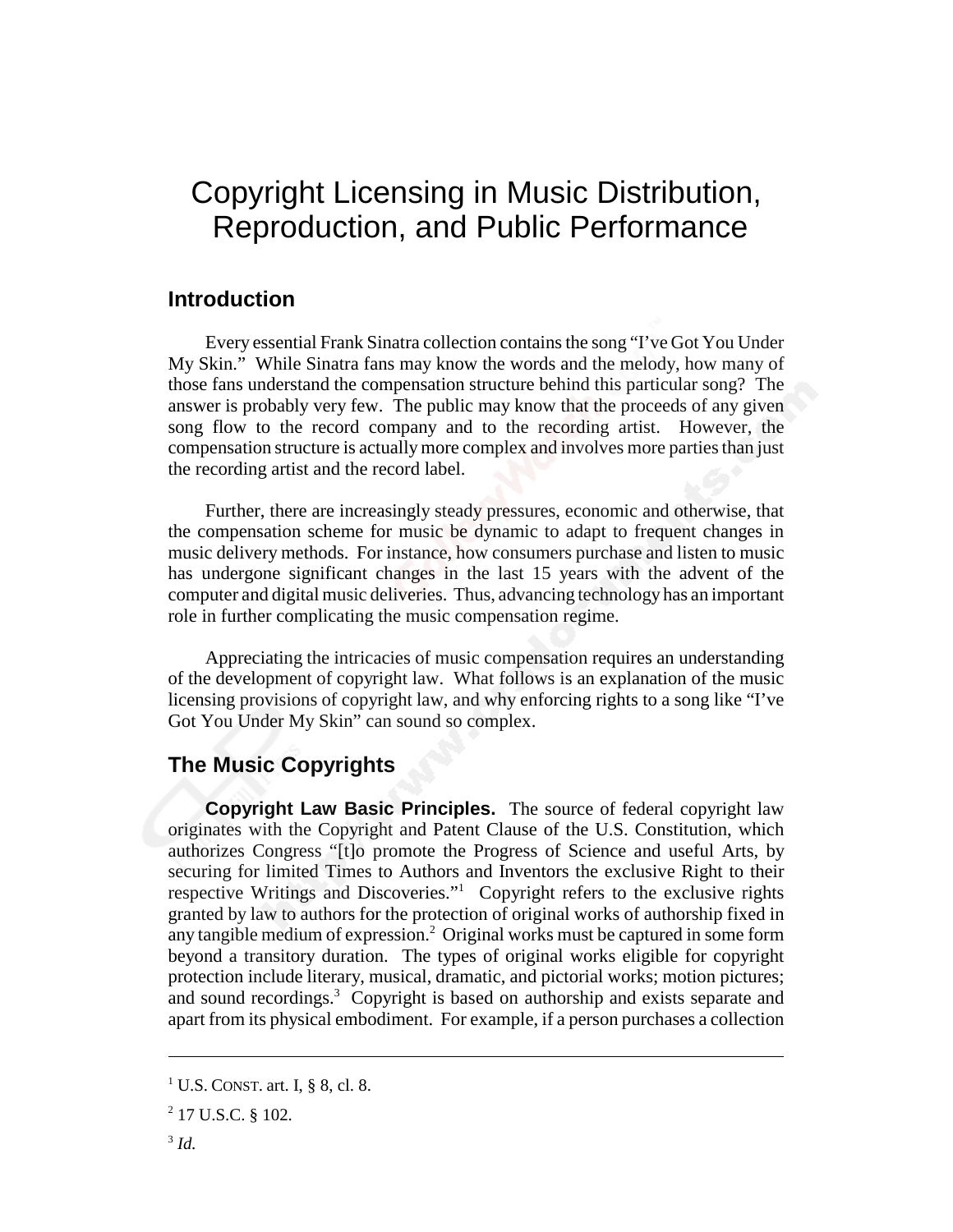of books or records, the purchaser owns those particular material objects but not the rights afforded to the copyright holder.

The rights conferred on copyright holders do not last forever. Copyrights are limited in the number of years that copyright holders may exercise their exclusive rights. An author of a work may enjoy copyright protection for the term of his or her life plus 70 additional years.<sup>4</sup> At the expiration of a term, the copyrighted work becomes part of the public domain. Works in the public domain are available for anyone to use without fear of infringement. The unauthorized use of a copyrighted work constitutes infringement of the particular exclusive right at issue, unless the action is permitted by a statutory exception, such as "fair use" for limited purposes.<sup>5</sup>

In the realm of music, there are two types of copyright: the musical work copyright and the sound recording copyright. Each of these copyrights confers a particular set of rights — some exclusive to a particular copyright holder. To understand these rights, one must first comprehend the difference between the two different copyright holders.

**The Musical Work.** A "musical work" is a lyrical and/or notational composition of a song, transcribed on a material object such as a sheet of paper. A holder of a musical work copyright is typically a composer, who authors the work, or a music publisher, who purchases copyrights from composers and exercises the rights of those composers.

**The Sound Recording.** The sound recording is the recorded version of a musician singing or playing a musical work. The Copyright Act distinguishes the terms "sound recording" and "phonorecord." A sound recording is an original work of authorship that "result[s] from the fixation<sup>6</sup> of a series of musical, spoken, or other sounds" in a tangible medium of expression.<sup>7</sup> The sound recording copyright protects the elements of original authorship expressed in a particular recorded rendition. A phonorecord is the actual physical object from which the sound recording can be perceived, reproduced, or communicated directly or with a

<sup>&</sup>lt;sup>4</sup> 17 U.S.C. § 302. Other terms have been established for different works and different periods of time. For a concise chart explaining the different terms, see [http://www.copyright.cornell.edu/training/Hirtle\_Public\_Domain.htm].

<sup>&</sup>lt;sup>5</sup> 17 U.S.C. § 107. This and other exceptions to infringement liability will be discussed *infra*.

<sup>&</sup>lt;sup>6</sup> A fixed work is one "in a tangible medium of expression when its embodiment in a copy or phonorecord, by or under the authority of the author, is sufficiently permanent or stable to permit it to be perceived, reproduced, or otherwise communicated for a period of more than transitory duration." 17 U.S.C. § 101. Fixation is an example of the many terms of art that the Copyright Act frequently employs; these terms often have meanings that differ from ordinary usage in everyday language. The copyright law-specific terms of art that are pertinent to the topics discussed in this report are defined in various footnotes or in the body text; for easier reference, they are also arranged in a glossary at the end of this report.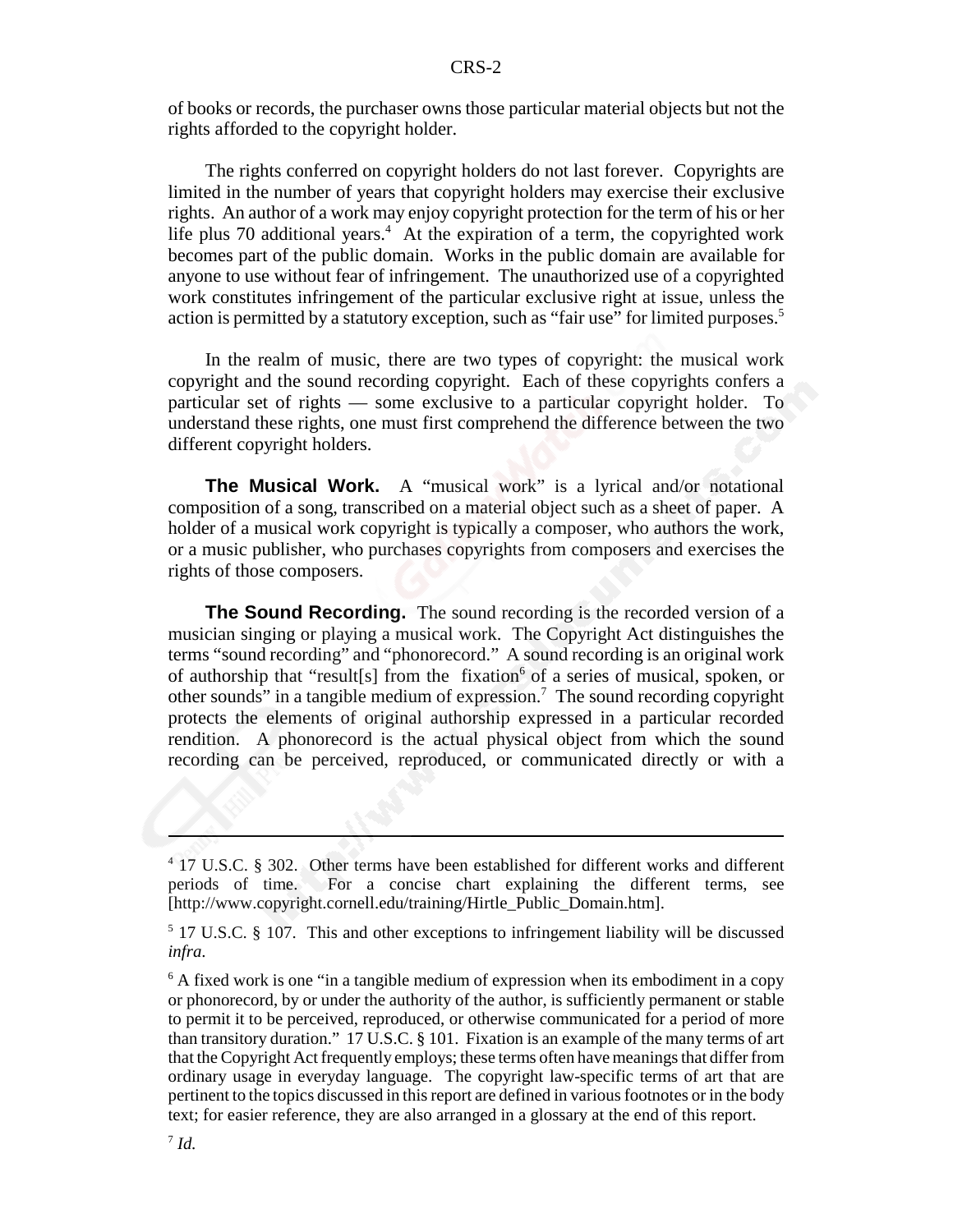machine's aid.<sup>8</sup> Examples of phonorecords include compact discs, vinyl albums, and MP3 files. A holder of a sound recording copyright is typically a recording artist or the recording artist's record label.<sup>9</sup>

**An Example: Part One.** Different rights attach to different uses and expressions of copyrighted work. The convergence of copyright interests in a sound recording is a prime illustration. Using the example of Cole Porter's song "I've Got You Under My Skin,"<sup>10</sup> the composer of this musical work was Cole Porter, represented by the music publisher Warner/Chappell Music, Inc.<sup>11</sup> Warner/Chappell Music holds the copyright in the musical work for "I've Got You Under My Skin."

When a performance of the musical work is then recorded to a phonorecord, as was done by Frank Sinatra, a new sound recording copyright attaches to the Sinatra version so captured, separate from the musical work copyright of the composer/publisher. Typically, a recording label (Reprise Records, in this example) may own the sound recording copyright.

#### **The Exclusive Rights in Music Copyrights**

**The Rights of the Musical Work Copyright Holder.** The Copyright Act confers discrete, exclusive rights for each type of music copyright. Holders of copyright in musical works have the right to do or to authorize the

- *reproduction* of the copyrighted musical work;
- ! *preparation of derivative works* based on the copyrighted musical work;
- ! *distribution* of the musical work to the public by sale, rental, lease or lending;

<sup>8</sup> *Id*.

<sup>9</sup> A sound recording copyright holder (e.g., a recording artist or a record label) could also hold a copyright in the musical work as well. For clarity and convenience, this report addresses these music copyright holders as separate entities.

 $10$  The leading music licensing treatise, as well as other copyright law scholars, use this example. See, Al Kohn & Bob Kohn, KOHN ON MUSIC LICENSING 11  $(3^{rd}$  ed. 2002). See also, Bob Kohn, *A Primer on the Law of Webcasting and Digital Music Delivery*, 20 ENT.L.REP. 4 (1998).

 $<sup>11</sup>$  The Harry Fox Agency lists Warner/Chappell Music as the publisher of and Cole Porter</sup> as the writer of "I've Got You Under My Skin." See [http://www.harryfox.com/ songfile/public/public search.jsp]. The HFA song code for this song is I60620.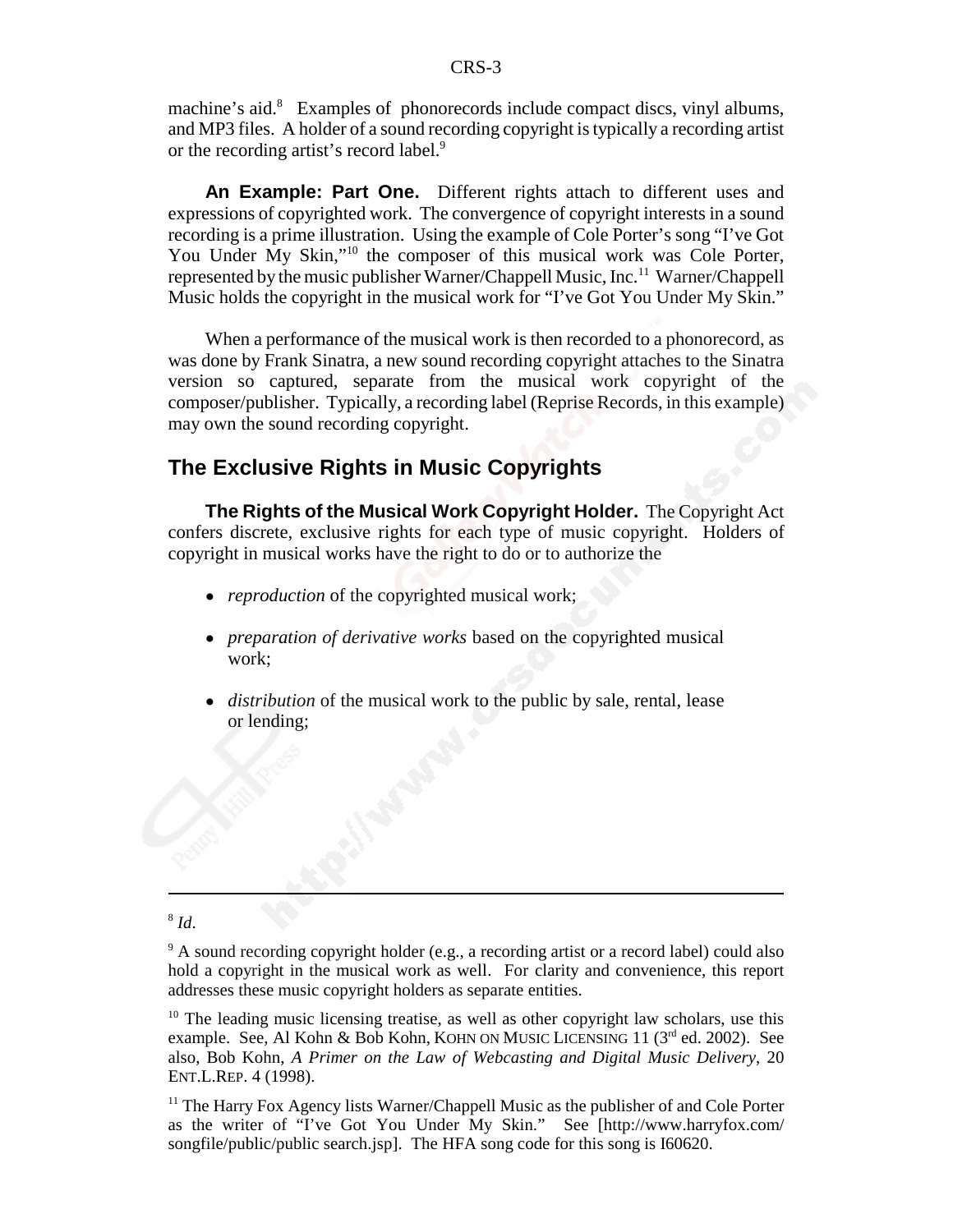- ! *performance* of the musical work *publicly*; and
- *display* of the musical work *publicly*.<sup>12</sup>

**The Rights of the Sound Recording Copyright Holder.** Holders of rights in sound recordings have exclusive right to control the

- *reproduction* of the copyrighted sound recording;
- *preparation of derivative* works based on the copyrighted sound recording;
- ! *distribution of phonorecords* of the sound recording to the public by sale, rental, lease or lending.

In addition, holders of sound recording copyrights have a qualified and limited public performance right. The Act covers the *performance* of the sound recording *publicly* by means of a *digital* audio transmission only.13

**An Example: Part Two.** Different uses of Sinatra's "I've Got You Under My Skin" implicate the rights of the musical work copyright holder, Warner/Chappell, and the sound recording copyright holder, Reprise Records, in different ways.

As the musical work copyright holder, Warner/Chappell Music has the exclusive right, among other rights, to authorize the reproduction, distribution, and public performance of the "I've Got You Under My Skin" musical work.

As the holder of the copyright in the sound recording, Reprise Records (Sinatra's recording label) has the right to authorize the reproduction, distribution, and *digital audio* public performance of Sinatra's sound recording of "I've Got You Under My Skin."

#### **The Traditional Licensing System**

**Permission and the License.** At the core of a copyright holder's bundle of rights is the concept of exclusivity. This exclusivity allows a copyright holder to exercise particular rights for the sole benefit of the holder. However, a copyright holder may confer these rights onto other users through permission; in some circumstances, statutes allow use by others under a specified compensation scheme.

Permission is often granted in the form of a license. In the context of copyright, a license permits a third party to do something with a copyrighted work that implicates a copyright holder's exclusive right, possibly for a fee, without concern of infringing the copyright holder's rights. Some licenses are negotiated instruments

 $12$  17 U.S.C. §§ 106(1)-(5). These five rights comprise the copyright holder's so-called "bundle of rights," which are cumulative and may overlap in some cases.

 $13$  17 U.S.C. § 106(6). This right was added pursuant to the Digital Performance Right in Sound Recordings Act of 1995, which is discussed *infra*.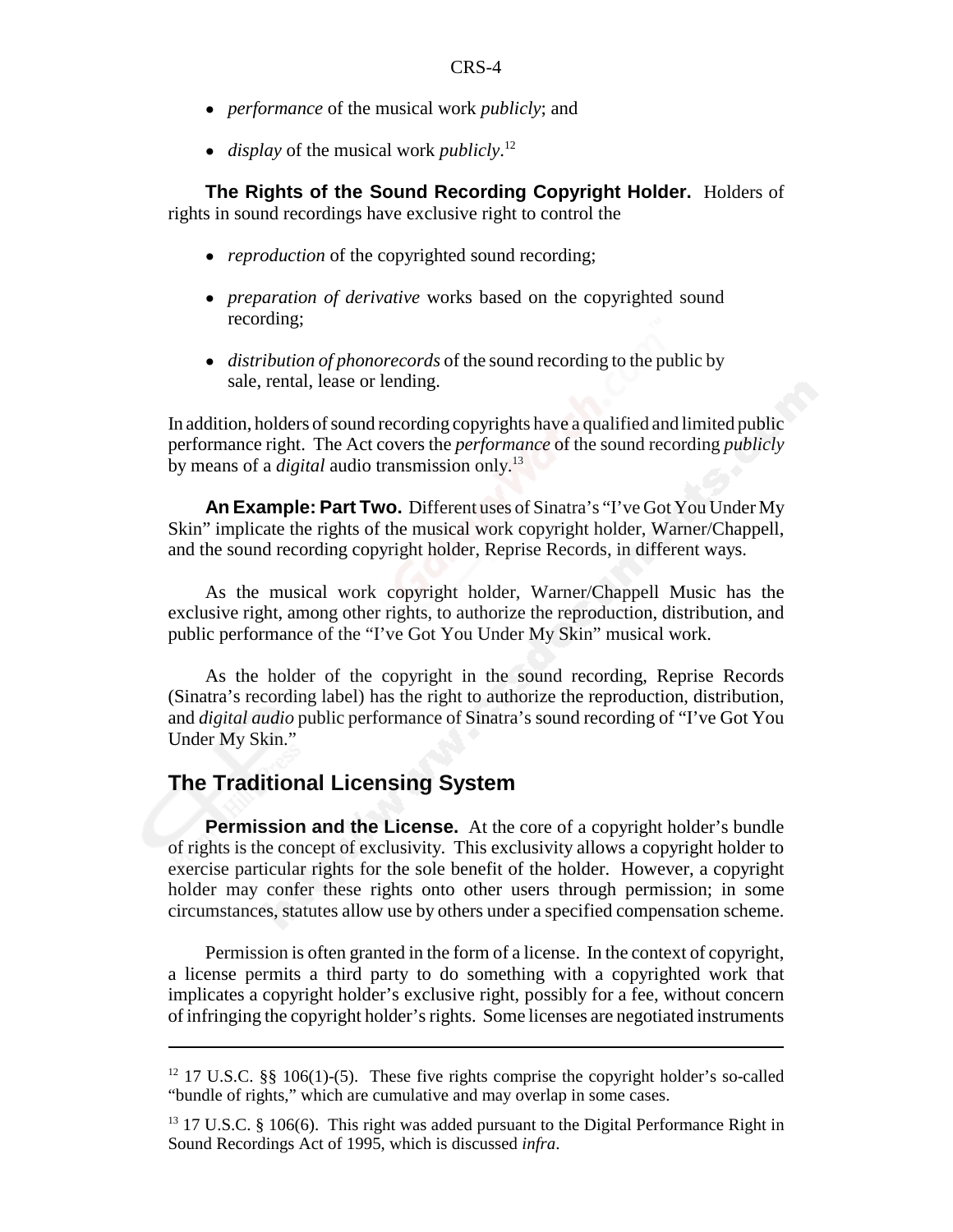between a copyright holder and a third party (referred to as "voluntary licenses"). Other licenses are created by statute. Statutory licenses are instruments that compel copyright holders to allow others to exercise a holder's rights without negotiated permission. In copyright law, these are commonly referred to as "compulsory" licenses. When statutory requirements are satisfied by the party interested in using the copyrighted work, a compulsory license is available at statutory rates. Three Copyright Royalty Judges (CRJs) establish these copyright statutory licenses and rates.14

Although the music licensing system is a complex area of overlapping and sometimes competing interests and responsibilities, the essence of licensing remains in the context of permission — whether voluntarily negotiated or statutorily compelled.

**The Core Rights of Music Copyright.** Among the rights granted to copyright holders, three rights are essential in the music licensing context: the reproduction right, the distribution right, and the public performance right.

The right of reproduction is the right to duplicate, transcribe, imitate, or simulate a work in a fixed form. In the context of music copyrights, the right of reproduction authorizes the copying of musical works (e.g., duplicating sheet music) or sound recordings. Infringement of these rights would be the unlawful copying of the copyrighted work.

The right of distribution establishes the right to distribute copies or phonorecords of a copyrighted work to the public by sale or other transfer of ownership, or by rental, lease, or lending.15 In the context of music copyrights, the right of distribution permits the sale of copies (sheet music) or phonorecords (sound recordings) to the public. Infringement of this right would be any unauthorized public distribution of a copy or phonorecord.

<sup>&</sup>lt;sup>14</sup> With the enactment of the Copyright Royalty and Distribution Reform Act of 2004 (P.L. 108-419) on Nov. 30, 2004, the Copyright Arbitration Royalty Panel (CARP) system that had been part of the U.S. Copyright Office since 1993 was replaced with a board of three Copyright Royalty Judges. The CRJs are full-time employees of the Library of Congress who are appointed for six-year terms with an opportunity for reappointment. For more information on this law, see CRS Report RS21512, *The Copyright Royalty and Distribution Reform Act of 2004*, by Robin Jeweler.

 $15$  17 U.S.C. § 106(3).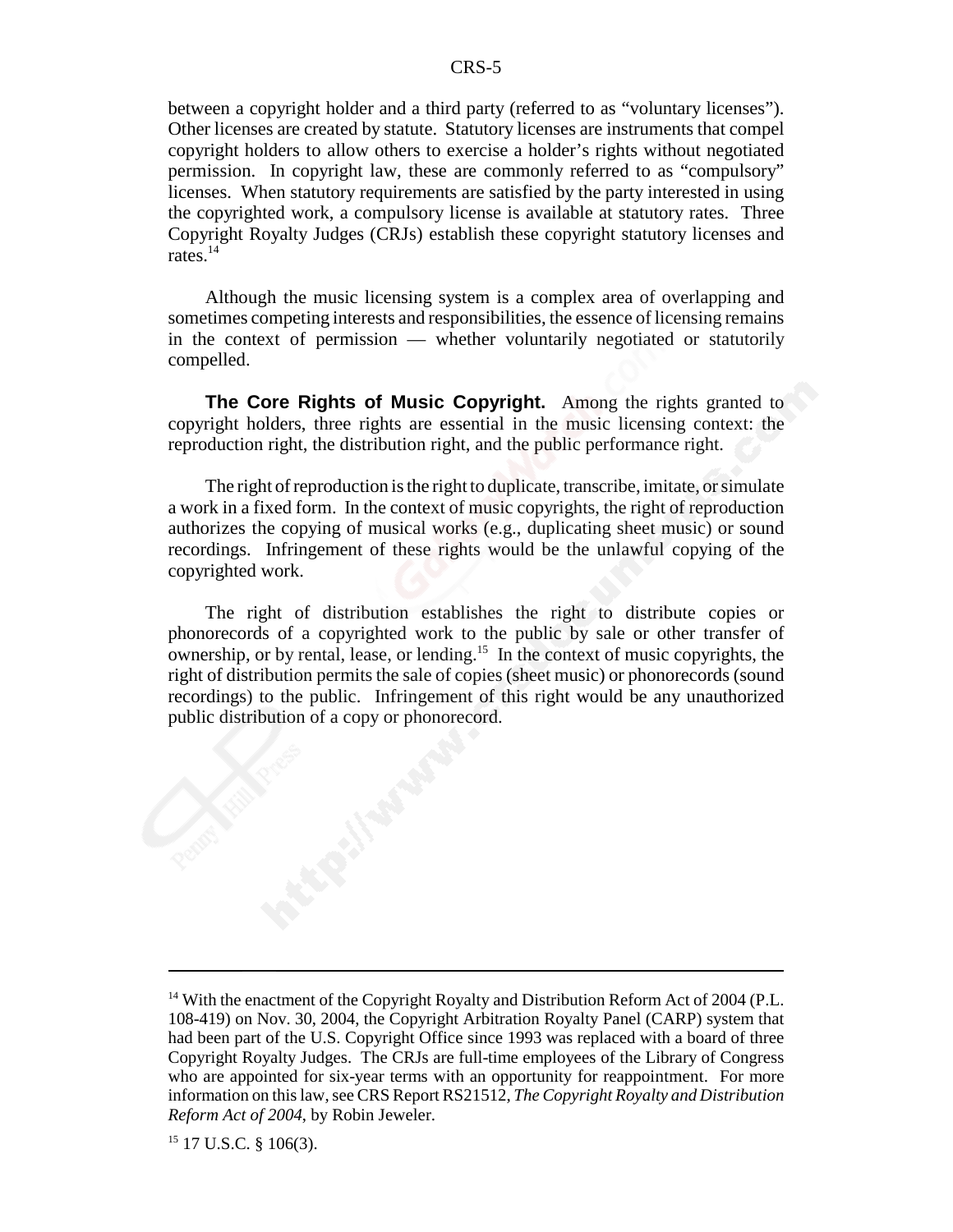The right of public<sup>16</sup> performance means the exhibition, rendition, or playing of a copyrighted work, either directly or by means of any device or process.17 Public performance not only covers the initial rendition, but also any further act by which the rendition is transmitted or communicated to the public. In the context of music copyrights, the public performance right allows promotion and performance of the music. Infringement of this right would be the public performance of a copyrighted work without the consent of the copyright holder.

**The Licensing of Reproduction and Distribution Rights.** The legal landscape concerning music copyrights and licensing originates in the 1908 Supreme Court case of *White Smith v. Apollo Music*. 18 In *White Smith*, a composer challenged piano roll technology19 as a violation of a musical work copyright holder's right to make copies of a work.<sup>20</sup> The Court ruled that the rolls were not copies of musical compositions, but rather component parts of a player piano machine.<sup>21</sup> Hence, there was no infringement of the composer's copyright. $^{22}$ 

Through legislation, Congress overturned *White Smith* in 1909 by granting to musical work copyright holders the right to control the "mechanical<sup>23</sup> reproduction" of their works.<sup>24</sup> As a consequence, piano rolls would be infringements of the musical composition copyright. However, piano roll companies could still acquire the rights to make the rolls from musical work holders. To prevent monopolization by a large manufacturer of piano rolls, Congress subjected the mechanical reproduction right to a compulsory license, allowing any manufacturer of piano rolls to mechanically reproduce a musical work in exchange for a payment of a royalty fee, without negotiating with the copyright holder for permission. Thus, the compulsory license for the reproduction of musical works is commonly referred to as a "mechanical license."

<sup>&</sup>lt;sup>16</sup> To perform a work "publicly" means (1) to perform a work at a place open to the public, or at any place where a substantial number of persons outside a normal circle of a family and its social acquaintances is gathered; or (2) to transmit or otherwise communicate a performance of the work to a place specified by clause (1) or to the public by means of any device or process, whether the members of the public capable of receiving the performance receive it in the same place or in separate places and at the same time or at different times. 17 U.S.C. § 101.

 $17$  17 U.S.C. §§ 106(4), 101.

<sup>18 209</sup> U.S. 1 (1908).

 $19$  Piano rolls are cylinder rolls with perforations that mechanically cause notes to be played on self-playing pianos. *Id.* at 9-10.

<sup>20</sup> *Id.* at 9.

<sup>21</sup> *Id.* at 12.

<sup>22</sup> *Id*.

 $23$  The term "mechanical" was derived from a determination that the reproduction is heard with the aid of a machine. Al Kohn & Bob Kohn, KOHN ON MUSIC LICENSING 677 ( $3<sup>rd</sup>$  ed. 2002).

<sup>24</sup> Act of Mar. 4, 1909, ch. 320, § 1(b), 35 Stat.1075.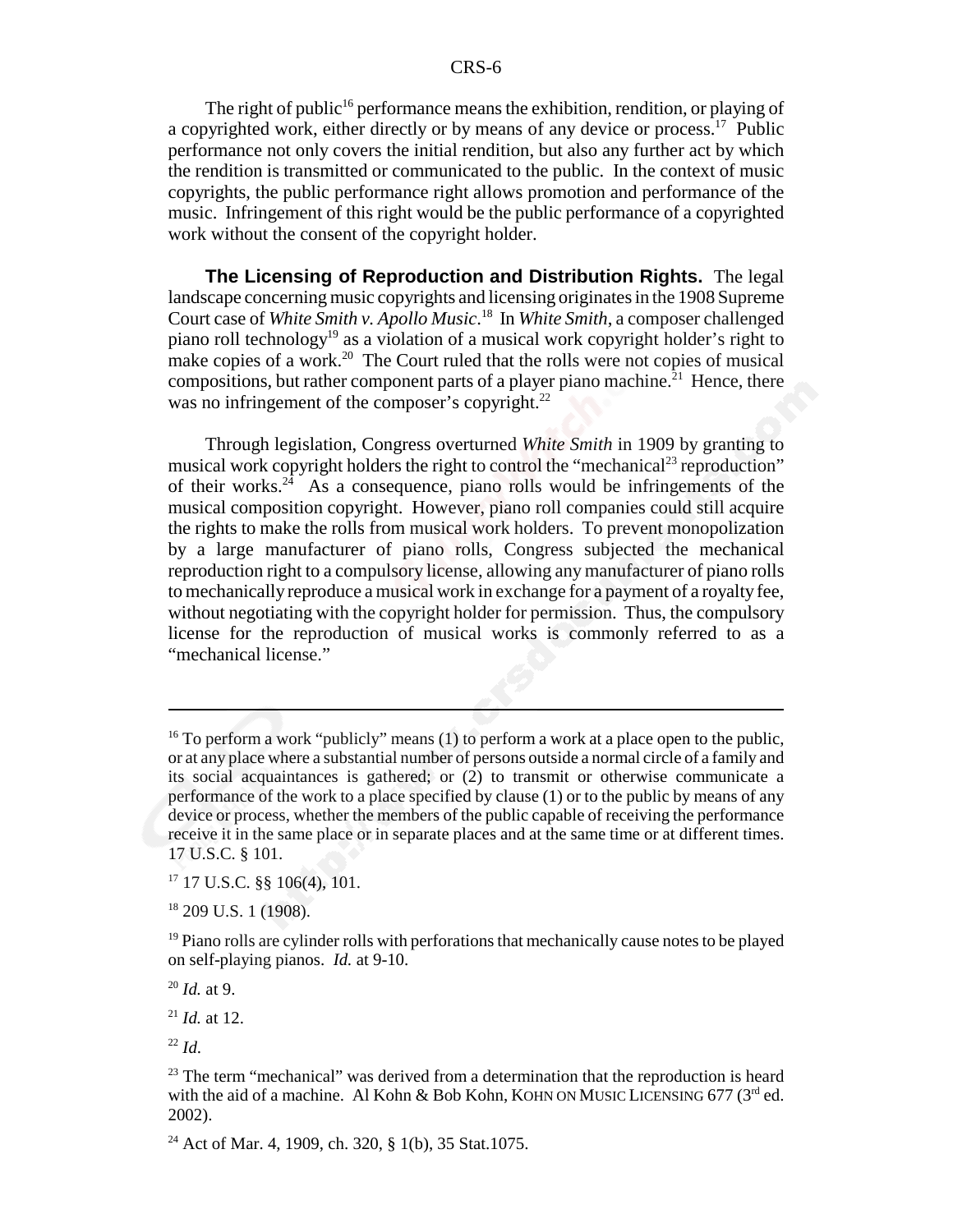Section 115 of the Copyright Act of 1976, as amended, is the current authority for a compulsory license (or a statutory mechanical license) for reproduction and distribution of musical works.<sup>25</sup> The license protects the musical work copyright holder's right to control certain reproductions of the work (e.g., copying the sheet music) but permits the recording of a song by a third party on "mechanical" media such as a piano roll or record.<sup>26</sup> In its present form, it essentially allows reproduction of musical compositions that may be heard with the aid of a mechanical device.<sup>27</sup> The mechanical license is validly obtained only after a musical work has been initially distributed publicly under the authority of the copyright holder. The license is authorized when the licensee's (recipient or user) primary purpose is to distribute the work publicly for private use. Currently, the mechanical license rate is 9.1 cents for songs 5 minutes or less, or 1.75 cents per minute or fraction thereof for songs over 5 minutes.28

Although the §115 mechanical license compensates the *musical work* copyright holder for reproduction and distribution rights, it does *not* authorize the duplication of a *sound recording*. 29 Permission to duplicate a sound recording must be obtained from whoever owns the sound recording copyright — likely either the recording artist or record studio.

Most phonorecord creators do not use the compulsory license system to obtain permission to use musical works. In 1927, the National Music Publishers Company  $(NMPC)^{30}$  created the Harry Fox Agency (HFA) to issue and administer mechanical licenses. Currently, most mechanical licenses are obtained through HFA because there is a reduction in the transaction costs offered by HFA. Although HFA has the right to authorize licenses only for musical works it represents, HFA represents 27,000 music publishers, which represent more than  $160,000$  songwriters.<sup>31</sup>

<sup>26</sup> 2 MELVILLE B.NIMMER & DAVID NIMMER, NIMMER ON COPYRIGHT  $\S 8.04[A]$  (2006).

27 KOHN ON MUSIC LICENSING, *supra* note 10 at 677.

 $28$  This is the statutory rate effective from January 1, 2006, to December 31, 2007. U.S. Copyright Office, Copyright Royalty Rates, Section 115, the Mechanical License, available on June 30, 2006, at [http://www.copyright.gov/carp/m200a.html]. However, the Harry Fox Agency, a wholly owned subsidiary of the National Music Publisher's Association, typically negotiates and issues these licenses on behalf of songwriters, and the mechanical license is seldom used for the permission to make or distribute copyrighted musical compositions; such rate rarely exceeds that set by the U.S. Copyright Office. See [http://www.harryfox.com/public/FAQ.jsp].

<sup>29</sup> 17 U.S.C. § 115(a)(1) ("A person may not obtain a compulsory license for the use of the work in the making of phonorecords duplicating a sound recording fixed by another, unless (i) such sound recording was fixed lawfully; and (ii) the making of the phonorecords was authorized by the owner of copyright in the sound recording....").

 $30$  The NMPC is now known as the NMPA, or National Music Publishers' Association.

<sup>31</sup> *Oversight Hearing on the Discussion Draft of H.R.*  $\ldots$ , the "Section 115 Reform Act (continued...)

<sup>&</sup>lt;sup>25</sup> 17 U.S.C. § 115. In 1995, the Digital Performance Right in Sound Recordings Act (DPRSRA) amended the compulsory license to include the reproduction and distribution of digital phonorecord deliveries (DPDs) over the Internet. DPDs will be discussed *infra*.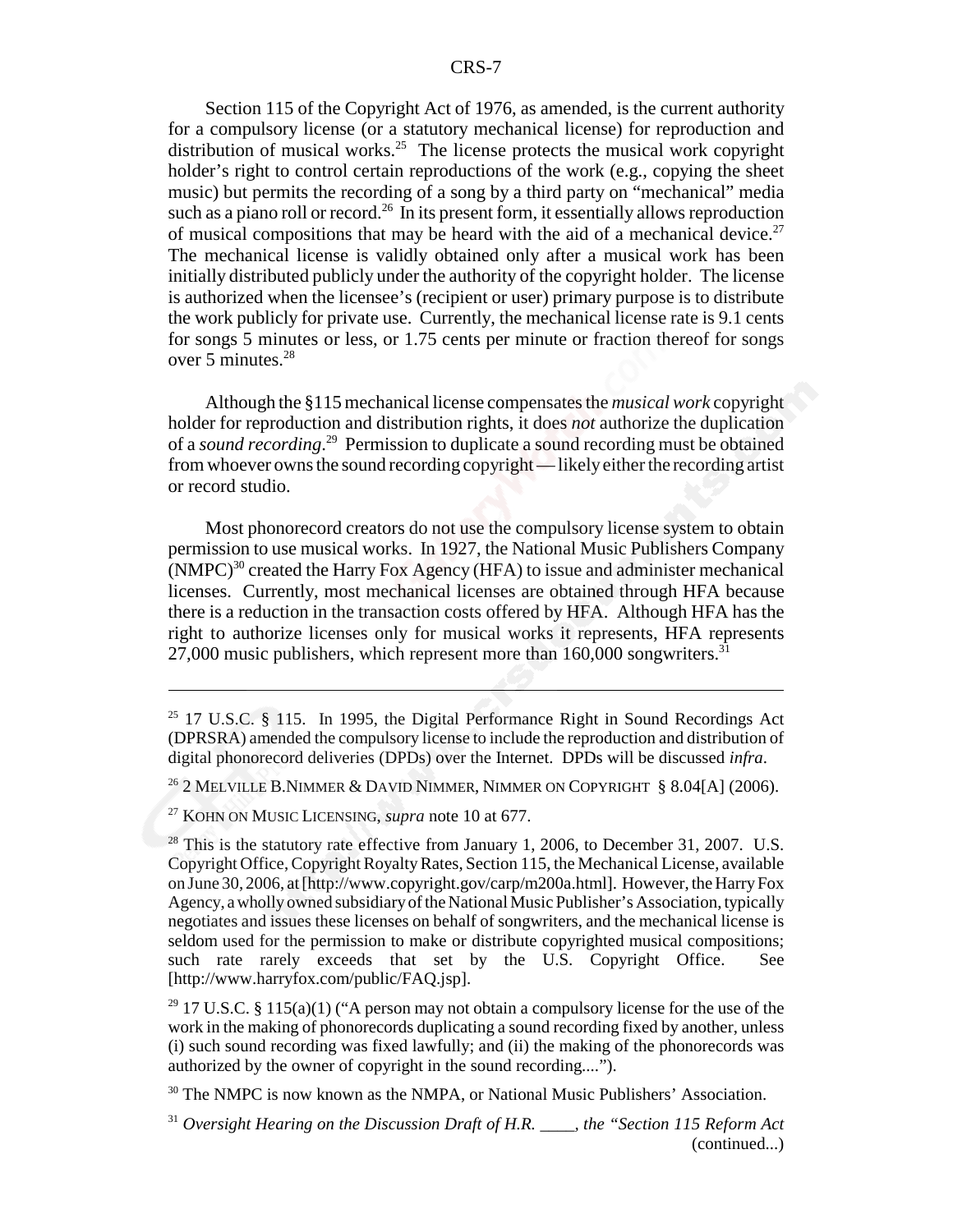**The Licensing of Public Performances.** Prior to the 1909 Copyright Act, Congress granted musical works copyright holders the right to control the public performance of their works.<sup>32</sup> The 1909 Act further recognized a public performance right but limited the right only to performances engaged in for profit.<sup>33</sup> Not until 1976 was the for-profit limitation removed.

Despite possessing the right to control public performance, musical work copyright holders had difficulty in collecting licensing fees for performances. This problem was alleviated by the creation of performing rights organizations (PROs). In 1914, a group of nine music business leaders established the American Society of Composers, Authors, and Publishers (ASCAP).<sup>34</sup> ASCAP licenses thousands of musical compositions for public performances under blanket license agreements.<sup>35</sup> For business owners, these blanket licenses significantly reduce the transaction costs involved in complying with the requirements of the Copyright Act. For musical work copyright holders, these licenses allow receipt of a share of the royalties that were previously not of much value.

Due to ASCAP's attempt to raise the royalty rates charged to radio stations, Broadcast Music, Inc. (BMI), became a new PRO in 1939.<sup>36</sup> The Society for European Stage Authors and Composers (SESAC), another PRO, was formed in 1930.<sup>37</sup> Each PRO can only license public performances of musical works under contract with that PRO.

**An Example: Part Three.** In the landscape of traditional licensing, the example of "I've Got You Under My Skin" demonstrates the intricacies of gaining permission through licensing. Prior to Frank Sinatra recording "I've Got You Under My Skin," Reprise Records must get permission to use Cole Porter's work from

32 Act of Jan. 6, 1897, ch. 4, 29 Stat. 481-82, amended by Act of Mar. 4, 1909, ch. 320, § 25, 35 Stat. 1081.

33 Act. of Mar. 4, 1909, ch. 320, § 1(e), 35 Stat. 1075.

34 For a chronological history of ASCAP's development, see [http://www.ascap.com/ about/history/].

<sup>35</sup> A blanket license is a single license that covers multiple works or all works permitted to be licensed. For an explanation of ASCAP's blanket license calculations, see [http://www.ascap.com/about/payment/royalties.html].

36 For a background of BMI and its development, see [http://www.bmi.com/ about/backgrounder.asp]. For a summation of BMI's royalty calculation system, see [http://www.bmi.com/songwriter/resources/pubs/royalty\_print.asp].

 $31$  (...continued)

*<sup>(</sup>SIRA) of 2006": Hearing Before the House Subcommittee on Courts, the Internet, and Intellectual Property*, 109<sup>th</sup> Cong., 2<sup>nd</sup> Sess. (2006)(statement of David Israelite, President and CEO of NMPA), at 4, available on July 20, 2006 at [http://judiciary.house.gov/media/ pdfs/israelite051606.pdf] ("However, even though HFA represents most commercially relevant musical works, it does not currently represent all music publishers or all musical works, and, therefore, digital music services cannot receive all the licenses they need from HFA.").

<sup>37</sup> For more information on SESAC, *see* [http://www.sesac.com/aboutsesac/about.aspx].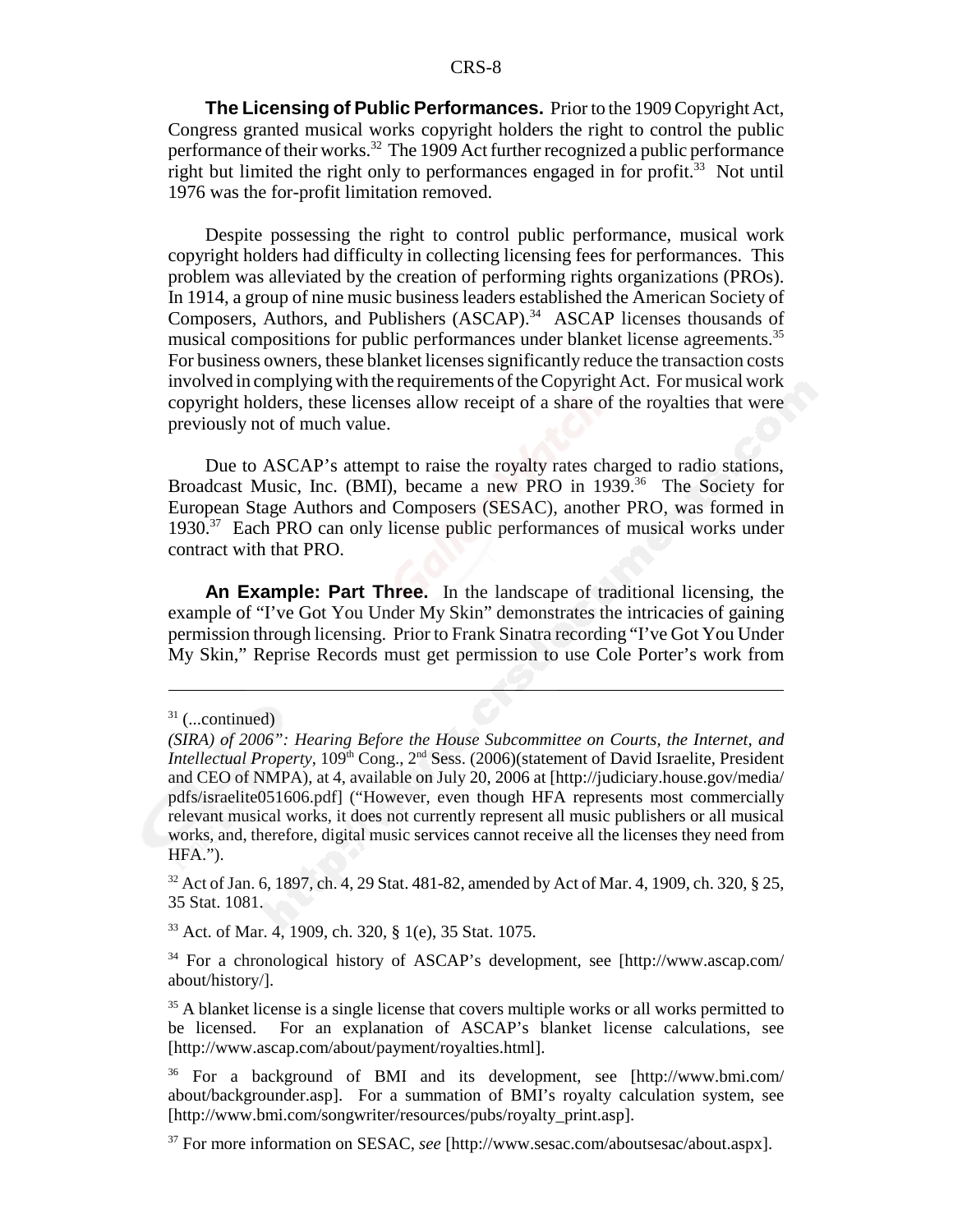Warner/Chappell. This permission may be in the form of a mechanical license (under § 115) paid to Porter (or, more likely, to the Harry Fox Agency). Once this fee is paid, Reprise can reproduce and distribute Frank Sinatra's version of "I've Got You Under My Skin" on phonorecords. If another artist, DJ, wants to sell a remix version of "I've Got You Under My Skin," DJ would have to obtain a mechanical license to use Porter's work (pursuant to § 115) but would, in addition, have to negotiate a voluntary license with Reprise (the holder of sound recording copyright).

If traditional radio wanted to play Sinatra's version of "I've Got You Under My Skin," radio would have to pay a royalty to Warner/Chappell to get permission for the public performance of Porter's musical work. This royalty would likely be paid to a PRO such as ASCAP or BMI. However, traditional radio would not have to pay royalties to Reprise Records because sound recording copyright holders do not have a public performance right for non-digital transmissions.

**The Licensing of Jukeboxes.** The licensing structure for the public performance of music using jukeboxes has a unique history. Under the Copyright Act, a "jukebox" is called a "coin-operated phonorecord player."<sup>38</sup> To qualify, a player must perform only non-dramatic musical works activated by the insertion of a coin or token, must be located in an establishment making no charge for admission, must have an accompanying list of titles available to the public, and must allow for a choice of works to be made by patrons.<sup>39</sup>

Under the Copyright Act of 1909, owners of jukeboxes were exempted from paying public performance fees unless a fee was charged for admission to a place where such jukebox performances occurred. $40$  Over the course of 67 years, jukeboxes made substantial profits through popularity and widespread growth. As a result, § 116 of the Copyright Act of 1976 established a compulsory license for operators of "coin operated phonorecord players" to compensate musical work copyright holders for the loss of substantial profits.

In 1993, Congress repealed § 116 of the Copyright Act of 1976 and replaced it with a voluntary licensing scheme between copyright holders and jukebox operators.41 The intent of the provision is to grant PROs (ASCAP, BMI, and SESAC) the right to negotiate licenses for music played through jukeboxes with the trade group representing jukebox owners (the Amusement and Music Operators of America [AMOA]).<sup>42</sup>

 $38$  17 U.S.C. § 116(d)(1).

 $39$  17 U.S.C. §§ 116(d)(1)(A)-(D).

 $40$  17 U.S.C. § 1(e) (1909 Act).

<sup>41 17</sup> U.S.C. § 116(b)(1).

 $42$  Although § 116 refers only to the copyright holder's ability to negotiate, common agents, such as PROs, may negotiate on behalf of owners for the voluntary license.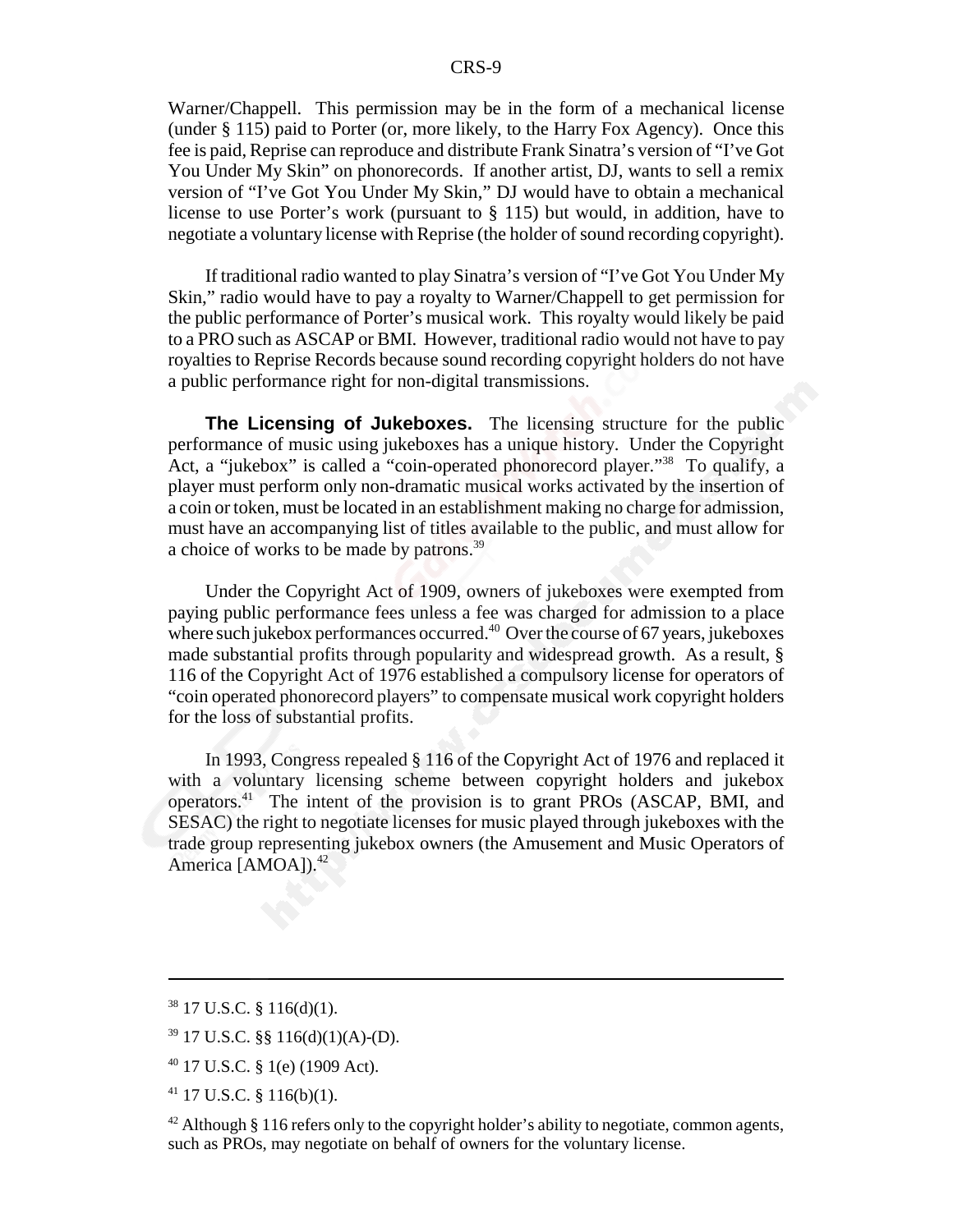#### **The Digital Music Licensing System**

**Digital vs. Analog.** To understand the nature of digital music, it is helpful to have a general understanding of how analog and digital technology differ. Analog technology is characterized by an output system where the signal output is always proportional to the signal input. Because the outputs are analogous, the word "analog" is used. Basically, an analog mechanism is one where data is represented by continuously variable physical quantities like sound waves or electricity. In the context of music, analog technologies refer to traditional radio, cassettes, and vinyl, among others. These technologies may deliver imprecise signals and background noise. Thus, the duplication of analog music often erodes in quality over time.

The term "digital" derives from the word "digit," as in a counting device. Digital services represent data in a binary (using 1s and 0s) fashion. Rather than a physical quantity, a digital signal is an informational stream of code that tells a computer to compile a perfect replica of the original code stream. This means the digital code can be duplicated nearly infinitely and without any degradation of quality. In the context of music, compact discs and MP3-format song files are examples of digital music.

**Amending the Licensing System: The DPRSRA.** The new methods of digital music delivery caused sound recording copyright holders to fear that the ability to make perfect copies of music and the ease of distribution would damage revenues from record sales. In 1995, Congress enacted the Digital Performance Right and Sound Recordings  $Act^{43}$  (DPRSRA) to fill the void in legislation for the protection of copyrighted works that are digitally transmitted over the Internet. The DPRSRA addresses the licensing of digital reproduction and distribution of music works and the digital performance and distribution of sound recordings.

Traditionally, only public performances of musical works were eligible for performance royalties. The DPRSRA created a public performance right for sound recordings performed through digital audio transmissions, thereby establishing a mechanism for controlling digital deliveries that posed a threat to the sales of CDs. Because sound recording copyright holders do not have a general public performance right, the DPRSRA established an actionable right in "digital audio transmissions" for sound recorders.<sup>44</sup>

**The Licensing of Digital Reproduction and Distribution.** Under the language of § 115 prior to the DPRSRA, each distributed "mechanical" copy of a musical work entitled the musical work copyright holder to a royalty payment.<sup>45</sup> The

<sup>43</sup> P.L. 104-39, 109 Stat. 336 (1995).

<sup>44 17</sup> U.S.C. § 101 defines "to 'transmit' a performance" as "to communicate [a performance] by any device or process whereby images or sounds are received beyond the place from which they are sent." A "digital transmission" is a "transmission in whole or in part in a digital or other non-analog format."

 $45$  17 U.S.C. § 115(a)(1).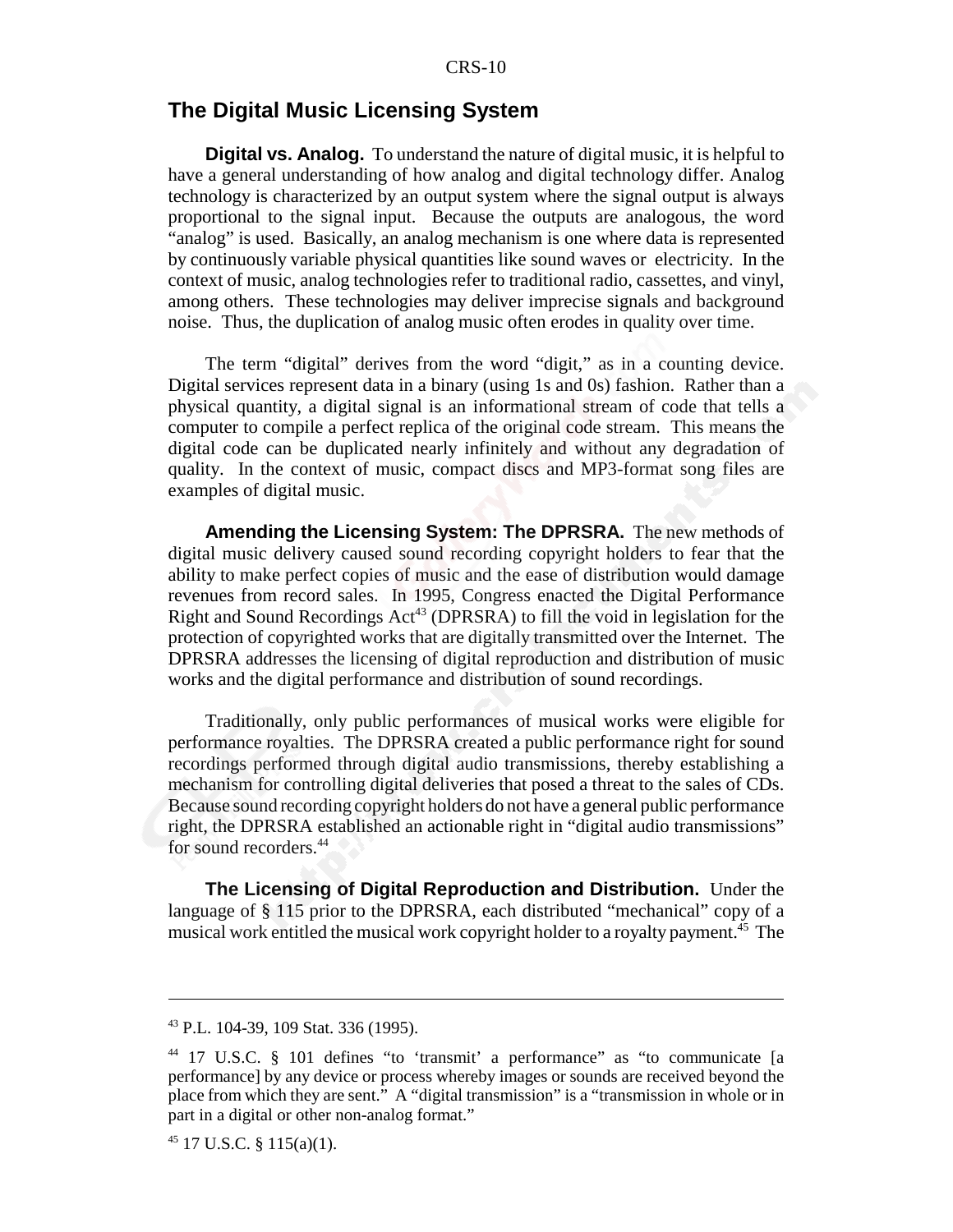DPRSRA amended the statute to encompass digital downloads under the mechanical license.

The Copyright Act refers to digital downloads as "digital phonorecord deliveries," or DPDs. A DPD is "each individual delivery of a phonorecord by a digital transmission of a sound recording which results in a specifically identifiable reproduction."46 Thus, a downloaded digital file of a "phonorecord" is a DPD. In addition to DPDs, the § 115 mechanical license distinguishes a different royalty rate for DPDs "where the reproduction or distribution of a phonorecord is incidental to the transmission which constitutes a [DPD]."47 However, real-time transmissions, where no reproduction of a sound recording is made for the purposes of the transmission, does not constitute a DPD.48 Because of this exclusion, a streamed transmission<sup>49</sup> is not considered a DPD.

Although the § 115 mechanical license applies to DPDs for musical work copyright holders, the license does not authorize the reproduction or distribution of a sound recording because that right belongs to another holder — the sound recorder.50 The sound recording copyright holder's authorization acts as a condition for the mechanical licensing of a DPD.

Engaging in an authorized DPD requires payment to the musical work copyright holder (pursuant to the mechanical license) and the sound recording copyright holder (through a voluntary license) for the distribution or reproduction of the DPD. However, if the DPD constitutes a performance,<sup>51</sup> permission must separately be obtained from the musical work copyright holder (a royalty paid to a PRO) and the sound recording copyright holder (through a compulsory or voluntary license).

**The Licensing of Digital Public Performances.** In addition to amendments made to § 115, the DPRSRA grants sound recording copyright holders a *limited* public performance right in digital transmissions.52 Among the *limitations*

50 17 U.S.C. §§ 115(c)(3)(H)(i)(I).

<sup>51</sup> 17 U.S.C. §§ 115(d), 115(c)(3)(A), and 115(c)(3)(K). For a discussion of how performances are classified digitally, see *infra*.

 $52$  17 U.S.C. § 106(6).

<sup>46 17</sup> U.S.C. § 115(d).

<sup>47 17</sup> U.S.C. §§ 115(c)(3)(C), (D).

<sup>48 17</sup> U.S.C. § 115(d).

<sup>&</sup>lt;sup>49</sup> Although the term "stream" or "streaming" is nowhere defined in the Copyright Act, a music licensing reform bill introduced in the 109<sup>th</sup> Congress does offer a definition: "The term 'stream' means the digital transmission of a sound recording embodying a musical work for one-time listening by the end user using technology such that the transmission is not intended or designed to result in a substantially complete reproduction of the sound recording, other than an incidental reproduction made in the normal course of such activity, including a cached, network, or RAM buffer reproduction, to permit such one-time listening." H.R. 5553,  $109<sup>th</sup>$  Cong.,  $2<sup>nd</sup>$  Sess. (2006)(bill as introduced).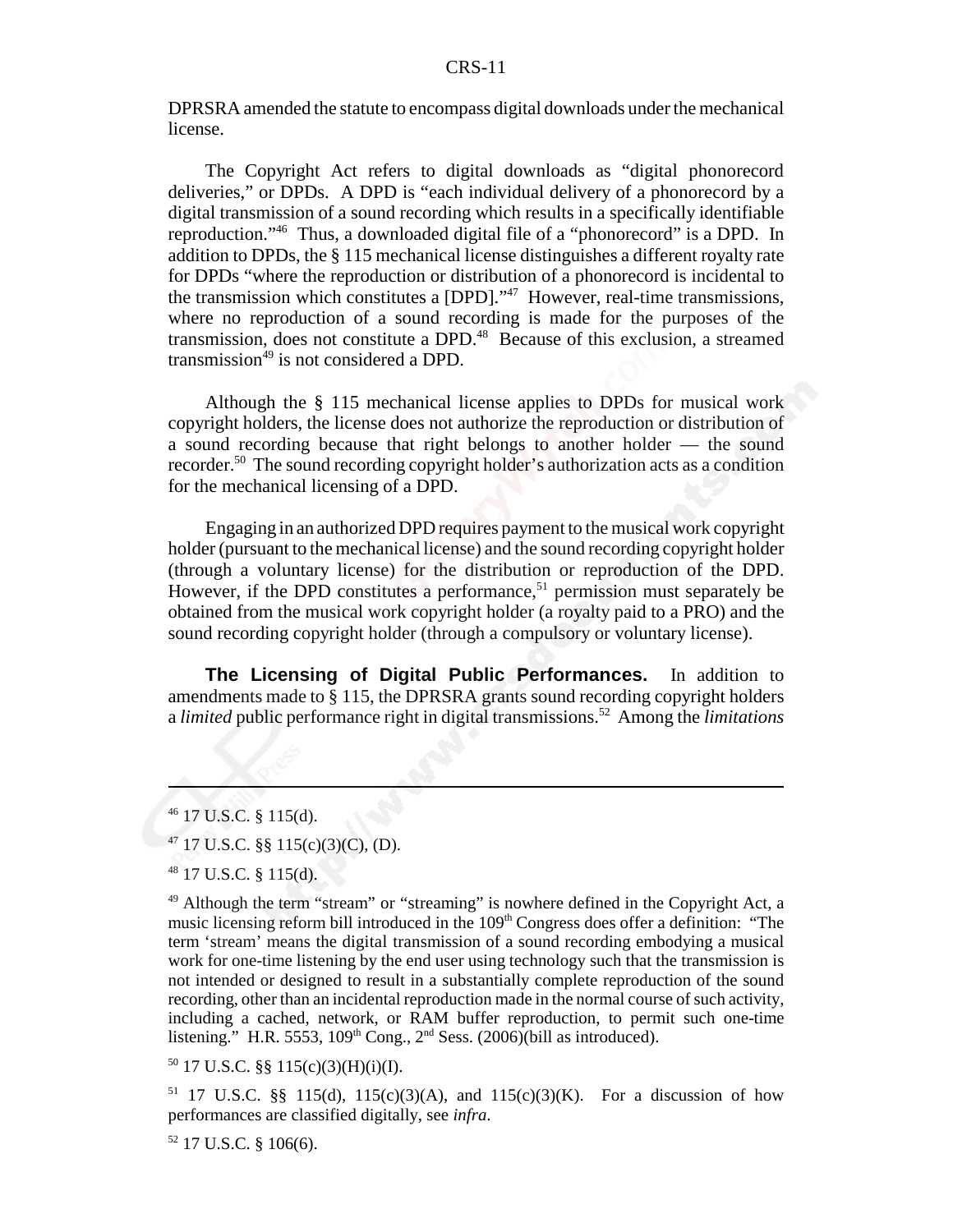on a sound recording owner's exclusive right to digital public performance under 106(6) are

- ! a non-subscription broadcast transmission (i.e., traditional over-theair radio and television broadcasts and qualified retransmission) $53$ and
- internal transmissions by a business on or around its premises, including "on-hold music" transmissions via telephone to a caller waiting for a response.<sup>54</sup>

These services are *exempt* from the sound recording digital performance right and thus the transmitting entity need not obtain a license or pay royalties for digital transmissions that fall within the two categories above.

For licensed uses, the performance right for sound recorders is laid out in a three-tier system, pursuant to 17 U.S.C. § 114:

- ! Statutorily exempt performances of sound recordings by means of digital audio.
- Compulsory licensed performances of sound recordings by means of digital audio transmissions.
- ! Voluntarily licensed performances of sound recordings by means of digital audio transmissions within the confines of statutory limits on such licenses.

Generally, these digital transmissions are classified according to whether they are interactive, non-interactive, or subscription services:

#### 53 17 U.S.C. §§ 114(1)(A), (B).

<sup>&</sup>lt;sup>54</sup> 17 U.S.C. §§ 114(d)(1)(C)(ii), (iv). Usages included within this exception are background music played in offices, retail stores, and restaurants; this activity is sometimes called "storecasting." 2 NIMMER ON COPYRIGHT § 8.22[B][3]. As the Senate Report reveals, the drafters of the DPRSRA were aware of the Copyright Act's § 110(5) performance right limitations, which relate to circumstances under which certain businesses may be eligible for publicly performing music without obtaining permission from copyright holders. The new § 106(6) right provided to sound recorders was not intended by the law's drafters to alter the performance right limitations in § 110(5); thus, establishments desiring to storecast music to their patrons may qualify for the  $\S$  110(5) exemption, regardless of whether the music is performed by digital or non-digital means. S.Rept. 104-128, 104th Congress, 1st Sess. 22-23 (1995).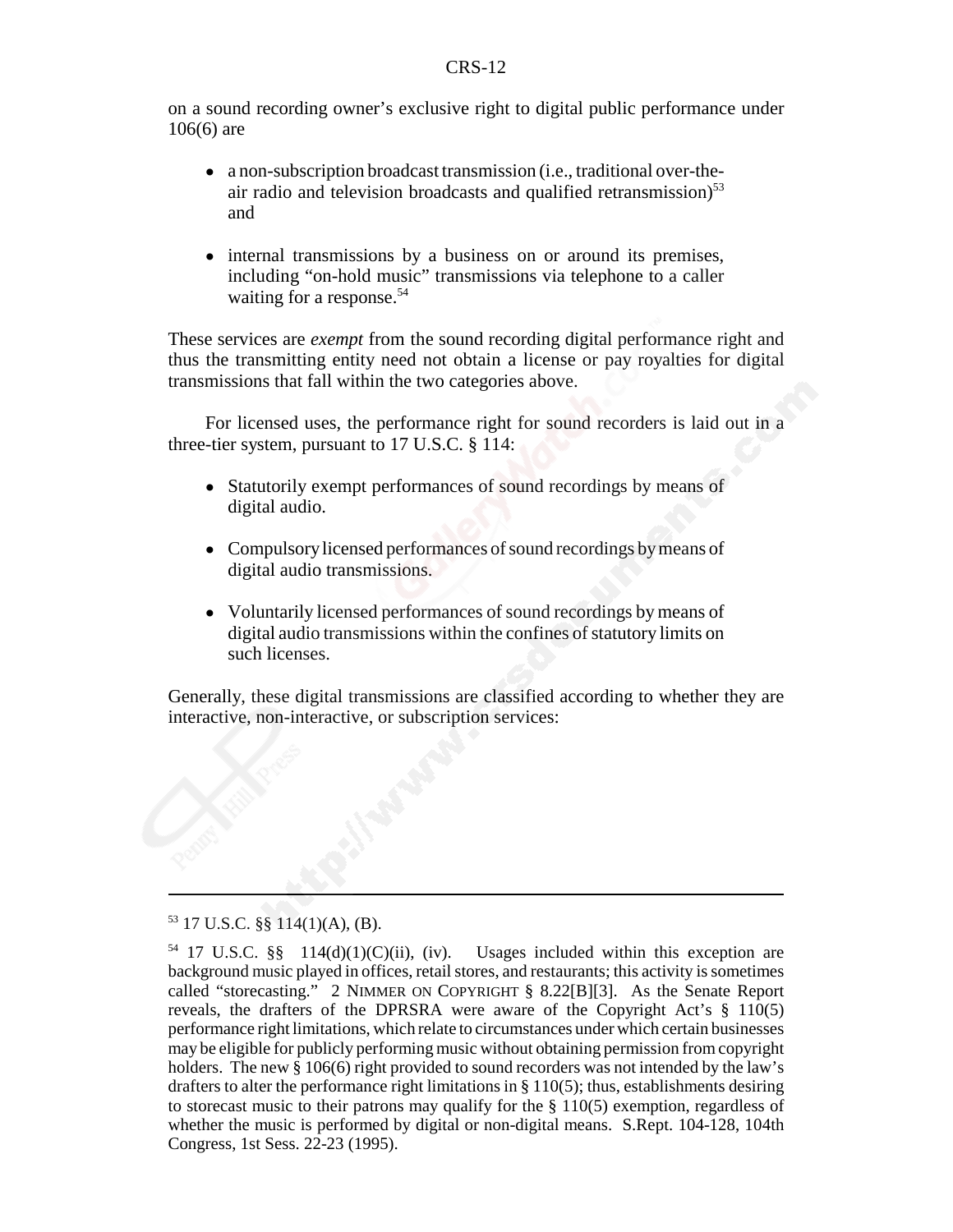- $\bullet$  Interactive services<sup>55</sup> transmit digital sound recordings at a user's request. These services are within the voluntary licensing tier; they do not qualify for the § 114 statutory license.
- $\bullet$  Non-interactive, subscription services<sup>56</sup> transmit digital sound recordings through streaming the audio, but for a fee. These noninteractive, subscription transmissions are subject to a statutory (compulsory) licensing fee.57
- ! Non-interactive, non-subscription services are audio transmissions often delivered via streaming that are free to the consumer recipient *and* the transmitting entity.<sup>58</sup> Like non-digital broadcast services (AM and FM radio), these services are exempt from a licensing fee for using the sound recording.

The royalties from statutory and voluntarily negotiated licenses under the DPRSRA and the Digital Millennium Copyright Act  $(DMCA)^{59}$  to make digital transmissions of sound recordings are administered on behalf of sound recording copyright holders by SoundExchange.60 SoundExchange is a nonprofit entity created

<sup>&</sup>lt;sup>55</sup> An "interactive service" is one that enables a member of the public to receive a transmission of a program specially created for the recipient, or on his or her request, a transmission of a particular sound recording, whether or not as part of a program, that is selected by or on behalf of the recipient. The ability of individuals to request that a particular sound recording be performed for reception by the public at large, or in the case of a subscription service, by all subscribers of the service, does not make a service interactive, if the programming on each channel of the service does not substantially consist of sound recordings that are performed within one hour of the request or at a time designated by either the transmitting entity or the individual making such request. If an entity offers both interactive and non-interactive services (either concurrently or at different times), the non-interactive component shall not be treated as part of an interactive service. 17 U.S.C.  $§ 114(i)(7).$ 

<sup>&</sup>lt;sup>56</sup> Among the requirements for a subscription service's statutory license is adherence to the "sound recording performance complement," pursuant to  $\S 114(d)(2)(B)(i)$ . The sound recording performance complement is a complex protocol, adapted from traditional radio broadcast practice, which limits the number of selections a subscription service can play from any one phonorecord by the same featured artist. The goal of the protocol is to prevent a pre-announced play schedule that facilitates copying of albums, or the work of individual performers, in their entirety.

<sup>&</sup>lt;sup>57</sup> The complex system of statutory rates for new subscription services and eligible nonsubscription, non-interactive services (see *infra*) are set by the Copyright Royalty Board of the Library of Congress. See, Digital Performance Right in Sound Recordings and Ephemeral Recordings, 69 Fed. Reg. 5693 (Feb. 6, 2004), *available on July 20th, 2006 at* [http://www.copyright.gov/fedreg/2004/69fr5693.html].

<sup>58</sup> Pursuant to § 115, these non-subscription services are not DPDs.

<sup>59</sup> The DMCA will be discussed *infra*.

<sup>60</sup> SoundExchange can be found at [http://www.soundexchange.com].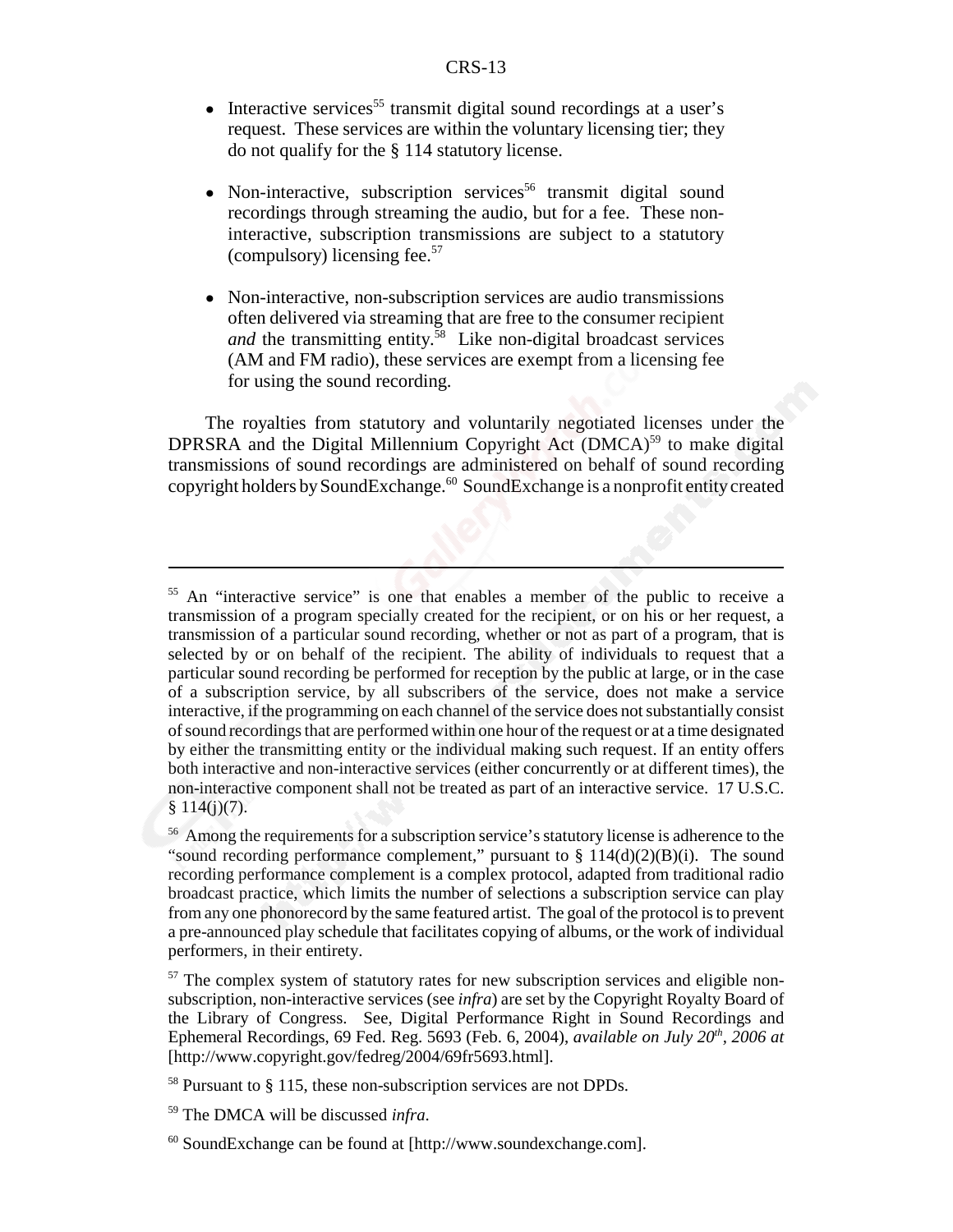by the Recording Industry Association of America  $(RIAA)^{61}$  that collects and makes distributions to sound recording copyright holders, artists, the American Federation of Musicians (non-featured musicians), $\delta^2$  and the American Federation of Television and Radio Artists (non-featured vocalists).<sup>63</sup> The payments are based on actual performance data furnished by subscription service providers, webcasters, and other licensees.

**Amending the Licensing System: The DMCA.** In 1998, Congress enacted the Digital Millennium Copyright Act (DMCA) as a comprehensive addition to copyright law to accommodate the growth of digital technologies.<sup>64</sup> Among several other changes to copyright law, the DMCA contains provisions designed to codify licensing for certain performances conveyed via digital media, including satellite radio<sup>65</sup> and Internet radio. It renamed the subscription services covered in the DPRSRA as "pre-existing subscription services" and created three additional categories of service that could operate under a statutory license:

- Pre-existing satellite digital radio services.
- New subscription services.
- Eligible non-subscription services.<sup>66</sup>

The DMCA also clarified the parameters of "ephemeral recordings" — copies made for the specific purpose of making licensed transmissions — and created a statutory license for multiple ephemeral recordings.<sup>67</sup>

The DMCA's addition of the three new categories of services removed some transmitting entities from the benefit of the licensing exemptions created by the DPRSRA.<sup>68</sup> Under the DMCA, non-interactive, non-subscription service providers now must meet statutory eligibility requirements to avoid paying a license fee for the public performance of digital sound recordings.<sup>69</sup> One affected group was small

61 See [http://www.riaa.com].

63 See [http://www.aftra.org].

 $64$  P.L. 105-304

<sup>65</sup> For a detailed discussion of music licensing and satellite radio, see CRS Report RL33538, *Satellite Digital Audio Radio Services and Copyright Law Issues*, by Brian T. Yeh.

66 P.L. 105-304, Section 405. See Kimberly L. Craft, *The Webcasting Music Revolution is Ready to Begin, as Soon as We Figure Out the Copyright Law: The Story of the Music Industry at War with Itself*, 24 HASTINGS COMM. & ENT. L.J. 1, at 9-19 (2001).

67 Ephemeral recordings are addressed in 17 U.S.C. § 112 and will be discussed *infra*.

<sup>68</sup> Under the DPRSRA, non-interactive, non-subscription services have statutory exemption from licensing of public performances.

 $69$  17 U.S.C. § 114(j)(6) defines an "eligible nonsubscription transmission" as:

a non-interactive non-subscription digital audio transmission not exempt under subsection  $(d)(1)$  that is made as part of a service that provides audio

(continued...)

<sup>62</sup> See [http://www.afm.org].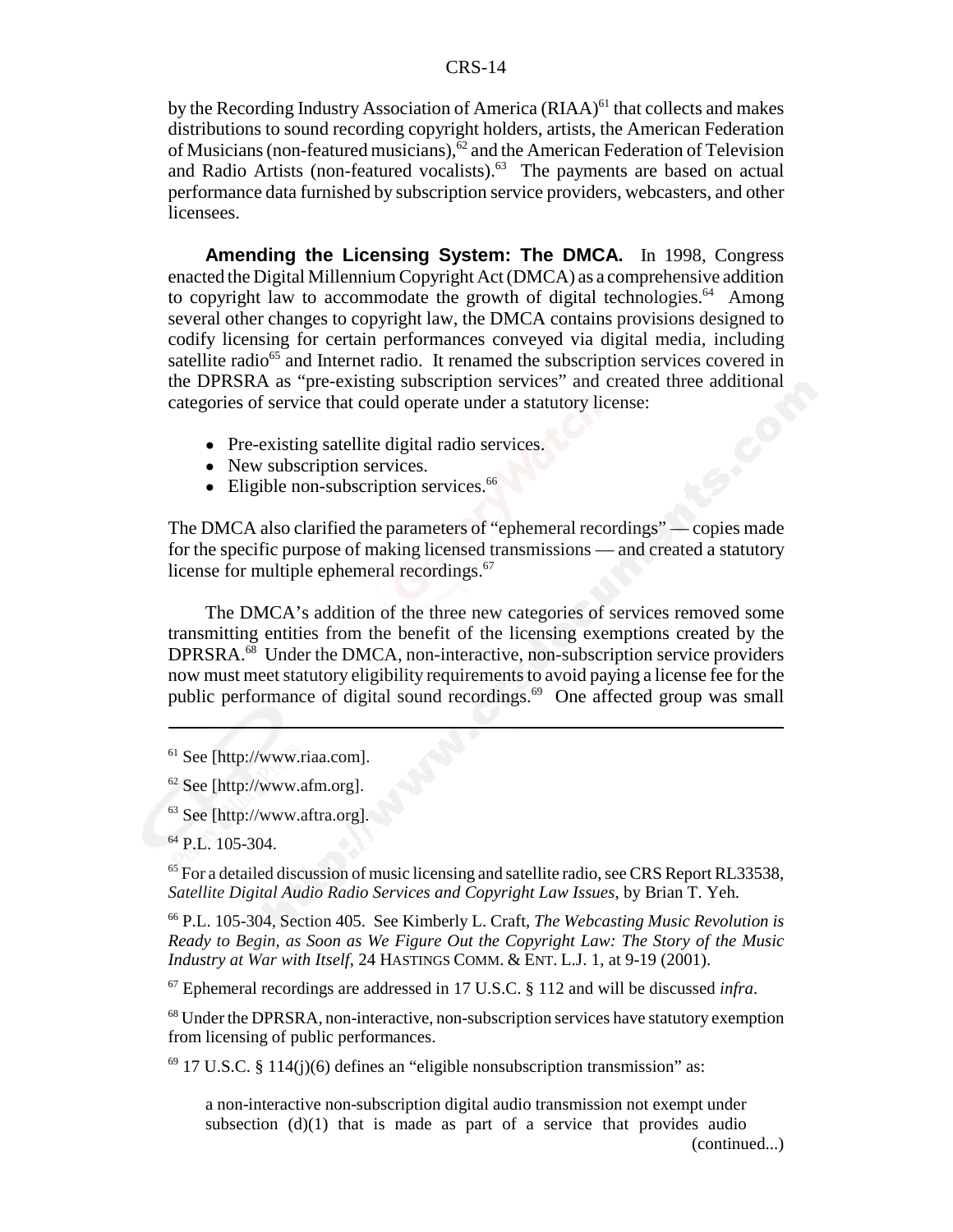webcasters, who argued that their non-subscription, non-interactive services should qualify as eligible non-subscription transmissions and not be considered to fall within the scope of a statutory (compulsory) license, because such license payments would be too burdensome to pay and administer.

In attempting to resolve this dispute, in December 2002, President Bush signed into law the Small Webcaster Settlement Act (SWSA).<sup>70</sup> The Act set no specific royalty rates or fees, but instead granted both small webcasters and copyright holders the right to enter into voluntary licensing agreements and permitted SoundExchange, the receiving agent designated in the earlier legislation, to negotiate on behalf of the sound recording copyright holders.<sup>71</sup>

**An Example: Part Four.** To build on the prior examples, Online Music Store (OMS) has decided to sell some of Frank Sinatra's sound recordings through its music download service. One of the recordings is "I've Got You Under My Skin." Because a delivery of a phonorecord by OMS via digital transmission results in a specifically identifiable reproduction, "I've Got You Under My Skin" would be considered a DPD under § 115.

Before OMS could place Sinatra's version online for distribution and reproduction, permission is to be obtained from the music copyright holders. For the musical work copyright holder (Warner/Chappell), OMS would pay a mechanical license fee to obtain permission to reproduce and distribute the DPD. For the sound recording copyright holder (Reprise Records), OMS would have to negotiate a voluntary license to obtain permission.

In addition to offering music downloads for purchase or rental, OMS maintains a subscription digital radio service that streams over the Internet. To be able to stream Sinatra's "I've Got You Under My Skin," OMS is to obtain permission for the public performance. OMS would have to negotiate a voluntary license with the musical work copyright holder (Warner/Chappell). However, assuming that OMS maintains a non-interactive subscription service, OMS would have the benefit of a compulsory license under § 114 and thus need not seek the permission of the sound recording copyright holder (Reprise Records).

**The Licensing of Ephemeral Recordings.** Ephemeral recordings are reproductions of a work produced solely for the purpose of its transmission by an entity legally entitled to publicly perform the work. Section 112 authorizes a

 $69$  (...continued)

programming consisting, in whole or in part, of performances of sound recordings, including retransmissions of broadcast transmissions, if the primary purpose of the service is to provide to the public such audio or other entertainment programming, and the primary purpose of the service is not to sell, advertise, or promote particular products or services other than sound recordings, live concerts, or other music-related events.

<sup>70</sup> P.L. 107-321.

<sup>71</sup> For more information on the SWSA, see CRS Report RL31626, *Copyright Law: Statutory Royalty Rates for Webcasters*, by Robin Jeweler.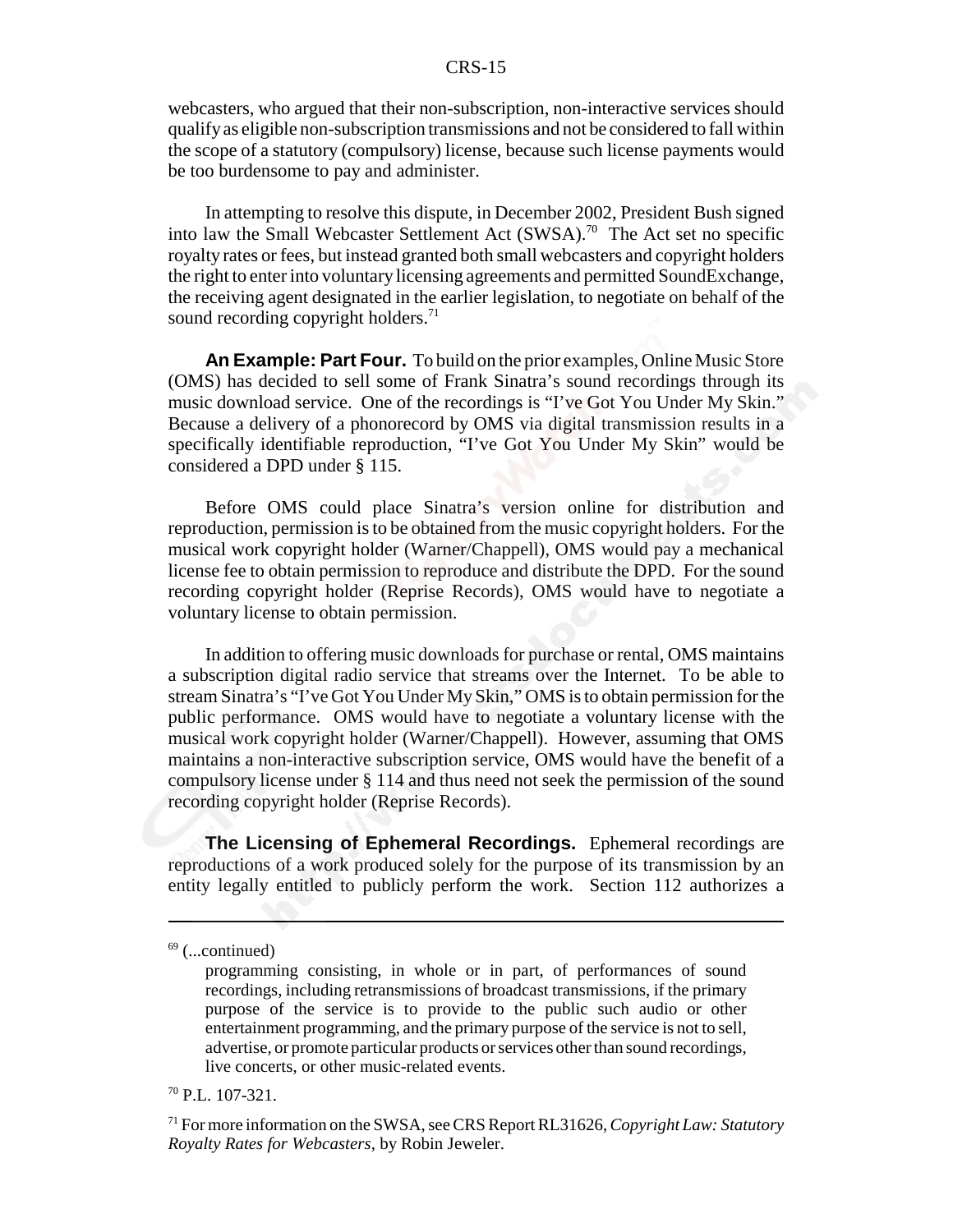compulsory license to enable those who webcast a sound recording to make a temporary or "ephemeral" reproduction or copy of the recording, which is generally stored in the hard drive of computers (i.e., servers that facilitate the performance). Section 114 is concerned with the public performance right for digitally transmitted sound recordings. Thus, a statutory license under § 114 applies to a public performance, whereas the statutory license under § 112(e) applies to a reproduction. The latter covers only those ephemeral recordings of phonorecords used for transmissions in connection with a statutory license under § 114(d) or (f).<sup>72</sup>

**Amending the Licensing System: The AHRA.** Although the DPRSRA concentrates on establishing a licensing system for the delivery of DPDs, the Audio Home Recording Act (AHRA) concentrates on establishing a licensing system for the manufacture of equipment that facilitates the copying or selling of digital recordings. The AHRA amends the Copyright Act by adding chapter 10, "Digital Audio Recording Devices and Media."73

The introduction of the Digital Audio Tape (DAT) by Sony and Philips in the mid-1980s prompted passage of the Audio Home Recording Act (AHRA) in 1992.74 A DAT recorder can record CD-quality sound onto a specialized digital cassette tape. The DAT is the tape counterpart to a CD that is smaller than the traditional cassette tape and permits double the programming time (two hours) of a normal CD. Unlike a CD, the DAT is susceptible to deterioration over time. However, the DAT has the capacity to record CD quality sound onto a cassette with ease. Through the RIAA, sound recording copyright holders turned to Congress for legislation in response to this technology, fearing that a consumer's ability to make perfect digital copies of music would displace sales of sound recordings in the marketplace.<sup>75</sup>

The AHRA requires manufacturers of certain types of digital audio recording devices to incorporate into each device copyright protection technology — a form of digital rights management scheme called the Serial Copying Management System, or SCMS, which allows the copying of an original digital work but prevents the practice of "serial copying" — making a copy from a copy. In exchange, the AHRA exempts consumers from copyright infringement liability for private, noncommercial home recordings of music. Manufacturers of audio equipment, sellers of digital recording devices, and marketers of blank recordable media are also protected from infringement liability upon payment of the statutory royalty fee.<sup>76</sup> The appointing and

 $72$  "In any particular case, acts implicating the reproduction or performances rights must be considered separately under sections 112[e] or 114, as applicable, and any other relevant provisions under the Copyright Act." H. Comm. on the Judiciary,  $105<sup>th</sup>$  Cong., SECTION-BY-SECTION ANALYSIS OF H.R. 2281 AS PASSED BY THE UNITED STATES HOUSE OF REPRESENTATIVES ON AUG. 4, 1998, 52 (Comm. Print 1998).

<sup>73 17</sup> U.S.C. § 1001.

 $74$  P.L. 102-563 (1992).

<sup>75</sup> H.REPT. 102-873, at 18-19 (1992).

 $76$  The fee takes the form of a surcharge, collected much like a tax.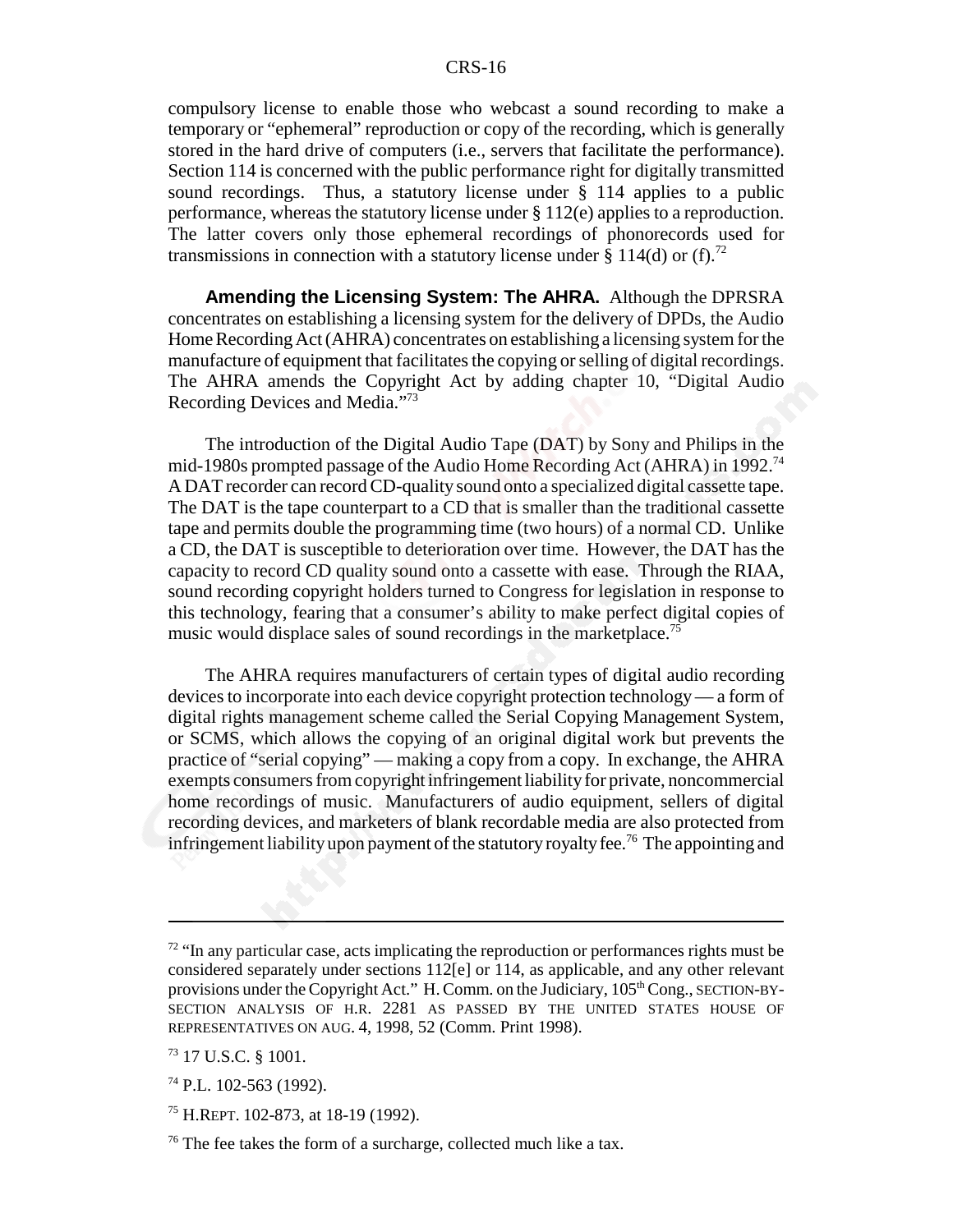distributing agent for fees paid pursuant to the AHRA is the Alliance of Artists and Recording Companies (AARC).<sup>77</sup>

In *Recording Industry Assoc. of America v. Diamond Multimedia Systems*, the U.S. Court of Appeals for the Ninth Circuit held that the Rio, a hand-held portable audio device capable of storing and re-playing digital audio files (e.g., MP3s) stored on the hard drive of a personal computer, was not a "digital audio recording device" within the meaning of the AHRA.<sup>78</sup> Therefore, manufacturers of computers with recordable compact disc drives are exempt from having to pay the royalties under the AHRA and are not required to implement the SCMS copy protection technology, but consumers who use their computers to reproduce copyrighted music without prior authorization of the copyright holder may potentially be held liable for their infringing actions.

#### **Exceptions to Licensing Requirements**

Although most uses of copyrighted materials require permission from the copyright holder (or compliance with "compulsory license"), the Copyright Act provides several exceptions for the use of copyrighted material, regardless of the holder's permission. There are five particular exceptions<sup>79</sup> that could apply to certain uses of musical works and sound recordings: fair use,  $\frac{80}{3}$  teaching exemptions,  $\frac{81}{3}$  public performances without commercial advantage, $82$  public reception of a transmission using a home receiving apparatus, $83$  and eligible establishment transmissions. $84$ 

80 17 U.S.C. § 107. Fair use applies in both non-digital and digital music contexts.

 $^{77}$  For more information on the AARC, visit [http://www.aarcroyalties.net/new/index2.html].

<sup>78 180</sup> F.3d 1072, 1076 (9th Cir. 1999) ("[T]o be a digital audio recording device, the Rio must be able to reproduce, either 'directly' or 'from a transmission,' a 'digital music recording.' ... The typical computer hard drive from which a Rio directly records is, of course, a material object. However, hard drives ordinarily contain much more than 'only sounds, and material, statements, or instructions incidental to those fixed sounds.' Indeed, almost all hard drives contain numerous programs (e.g., for word processing, scheduling appointments, etc.) and databases that are not incidental to any sound files that may be stored on the hard drive. Thus, the Rio appears not to make copies from digital music recordings, and thus would not be a digital audio recording device under the Act's basic definition...") (citations omitted).

 $79$  This list is not exclusive. There are numerous other narrow exceptions to a copyright holder's exclusive rights. Other notable exemptions to the copyright holder's public performance right include, among others, 17 U.S.C. § 110(3) (performance of works done in the course of religious assembly);  $\S 110(6)$  (performances at agricultural or horticultural exhibitions); § 110(7) (performance of a work done by a vending establishment for the purposes of selling a phonorecord or work); and  $\S 110(10)$  (performances done in the course of social functions of applicable organizations, such as veterans' organizations).

<sup>&</sup>lt;sup>81</sup> 17 U.S.C. §§ 110(1)-(2). Sections 110(1) and 110(2) apply to both non-digital and digital music.

 $82$  17 U.S.C. § 110(4). Section 110(4) applies to both non-digital and digital music.

<sup>&</sup>lt;sup>83</sup> 17 U.S.C. § 110(5)(A). Section 110(5)(A) applies only to non-digital music. While the (continued...)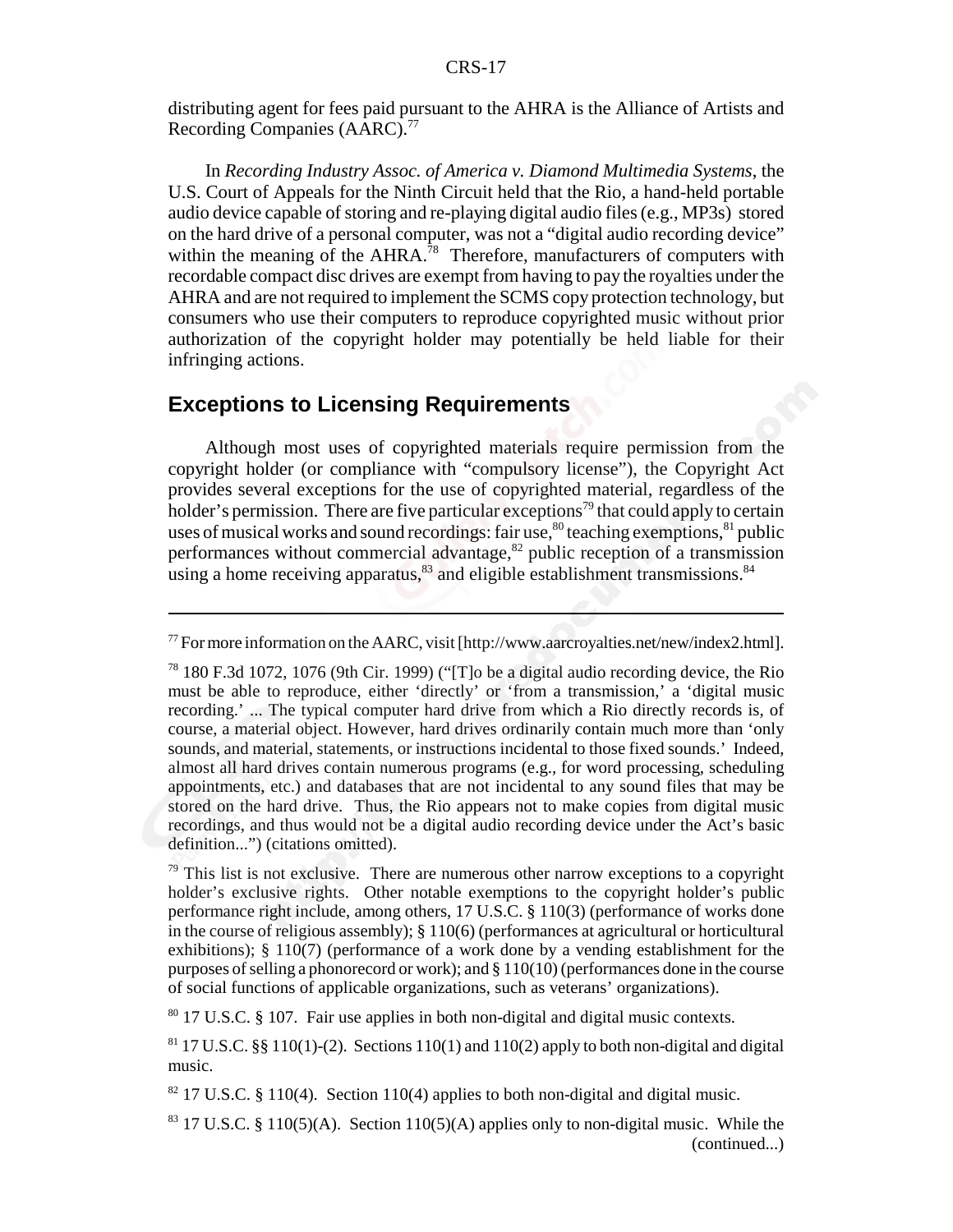**Fair Use.** The doctrine of "fair use" recognizes the right of the public to make reasonable use of copyrighted material, in special instances, without the copyright holder's consent. For many years prior to the Copyright Act of 1976, fair use was a judicially created exception to the exclusive rights of a copyright holder to print, publish, copy, and sell a copyrighted work. The 1976 Act first codified the doctrine consistent with the treatment under case law prior to the Act.

Because the language of the fair use statute is illustrative, determinations of fair use are often difficult to make in advance. However, the statute recognizes fair use "for purposes such as criticism, comment, news reporting, teaching, scholarship, or research."85 A determination of fair use considers four factors:

- The purpose and character of the use, including whether such use is of a commercial nature or is for nonprofit educational purposes.
- The nature of the copyrighted work.
- The amount and substantiality of the portion used in relation to the copyrighted work as a whole.
- The effect of the use upon the potential market for or value of the copyrighted work.86

The U.S. Supreme Court has previously explained that this four-factor test cannot be simplified by "bright-line rules," but rather that the doctrine of fair use calls for "case-by-case" analysis.<sup>87</sup>

In the context of digital music downloads and transmissions, some alleged copyright infringers have attempted to use the doctrine of fair use to avoid liability for activities such as sampling,  $\dot{8}$  "space shifting,"<sup>89</sup> and peer-to-peer file sharing.<sup>90</sup>

 $83$  (...continued)

text of the statute does not explicitly exempt only non-digital music, a commonly used apparatus would likely be a traditional home stereo, which receives an analog signal.

 $84$  17 U.S.C. § 110(5)(B). Section 110(5)(B) applies only to non-digital music. The text of the statute exempts those transmissions by entities licensed by the FCC, thus including terrestrial radio and implicitly excluding satellite and Internet radio.

<sup>85 17</sup> U.S.C. § 107.

<sup>86 17</sup> U.S.C. §§ 107(1)-(4).

<sup>87</sup> Campbell v. Acuff-Rose Music, Inc., 510 U.S. 569, 577 (1994).

<sup>&</sup>lt;sup>88</sup> Sampling of this type does not refer to the dubbing of portions of previously recorded music into a new recording. In the digital music context, "sampling" is a term that refers to the supposed ability of user to make copies of copyrighted materials prior to purchase. See A&M Records, Inc. v. Napster, Inc., 114 F.Supp. 896 (N.D. Cal. 2000), *aff'd in relevant part*, 239 F.3d at 1018 (9th Cir. 2001).

<sup>&</sup>lt;sup>89</sup> *Id.* Space shifting is the process in which users access CD sound recordings for personal (continued...)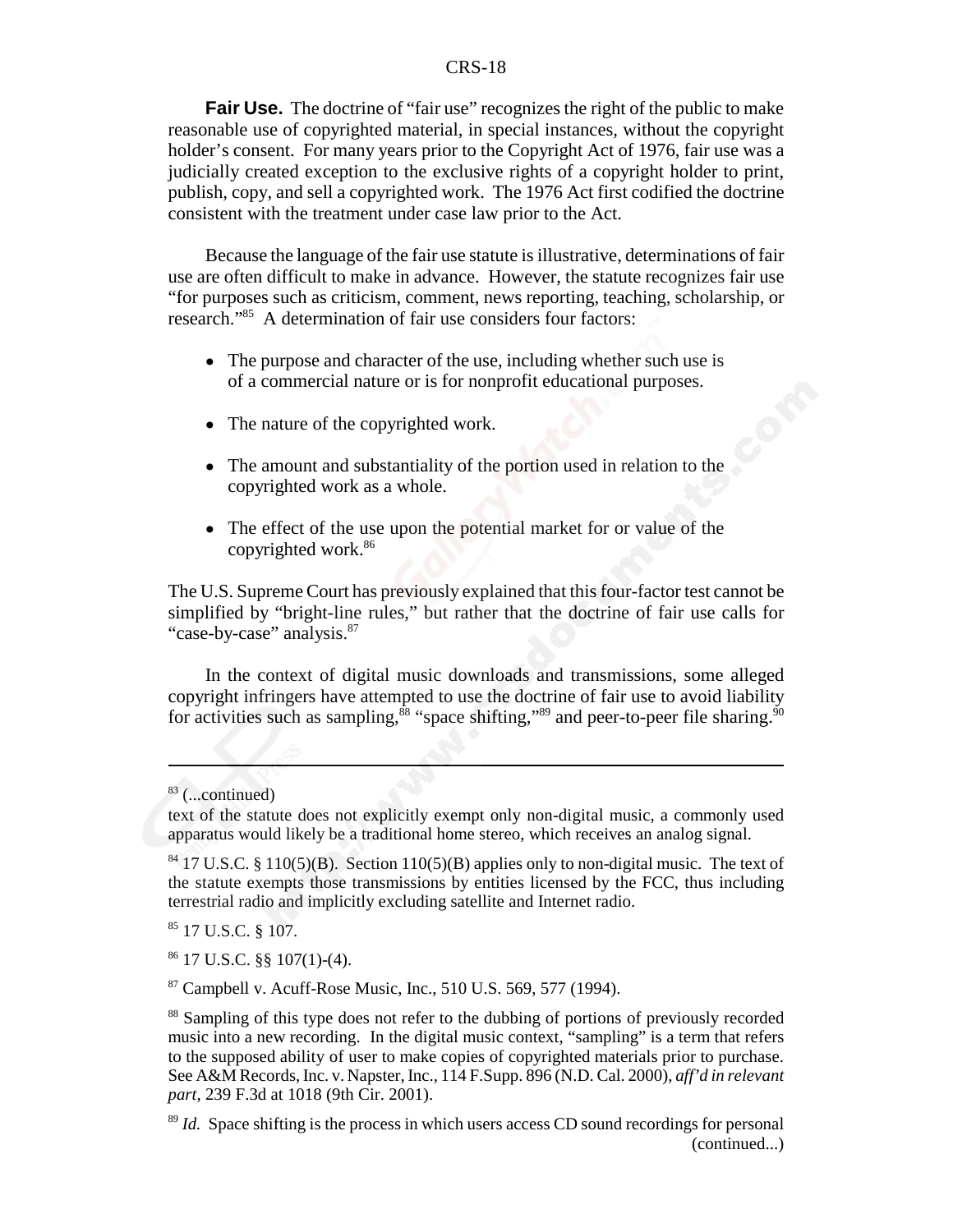These attempts have not been very successful: several federal appellate courts have ruled against the applicability of the fair use doctrine for these purposes.<sup>91</sup> The difficulty behind any fair use determination, however, is the irresolute nature of the exception — one court's determination of fair use may be another's determination of infringement. Even to the extent of home audio recording of a broadcast or phonorecord, no litigation has settled the propriety of the issue as a fair use. However, where there is doubt regarding the applicability of the exception, the most prudent choice is always the application of a license from the copyright holder. (The fair use exception may strengthen the bargaining power of the applicant.)

**The Teaching Exemptions.** Under the Copyright Act, teachers are exempt from infringement for performing copyrighted works in certain contexts. Performance of a work done in the course of face-to-face instruction in a classroom (or a similar place devoted to instruction), or performances done as part of instructional activities of a nonprofit institution, may not be an infringement of copyright.92 Another teaching exemption removes particular works from infringement of the performance right in the context of distance education.<sup>93</sup>

**Public Performance Without Commercial Advantage.** Although fair use provides a statutory exception to any of a copyright holder's exclusive rights, §  $110(4)$  provides an exception to only the performance right of a copyright holder.<sup>94</sup> The § 110(4) exception in the Copyright Act allows public performances to take place without payment so long as the performance is done without the intent of making commercial gain.<sup>95</sup> In addition, the performers, promoters, and organizers must not be compensated beyond expenses. The statute does not require the performance to be free if the proceeds are used exclusively for educational, religious, or charitable purposes. If none of these purposes are available, the performance must be free for the audience. Examples of these public performances include eligible benefit concerts, school performances, and religious festivities.

91 See, e.g., A&M Records, Inc. v. Napster, Inc., 114 F.Supp.2d 896 (N.D. Cal. 2000), *aff'd*, 239 F.3d 1004 (9th Cir. 2001); In re: Aimster Copyright Litigation, 334 F.3d 643 (7th Cir. 2003), *cert. denied,* 540 U.S. 1107 (2004).

 $92$  17 U.S.C. § 110(1).

 $89$  (...continued)

computer use.

 $90$  For more information on legal decisions regarding file sharing and peer-to-peer networks, see CRS Report RL31998, *File Sharing Software and Copyright Infringement: Metro-Goldwyn-Mayer Studios, Inc. v. Grokster, Ltd.*, by Brian T. Yeh and Robin Jeweler.

 $93$  17 U.S.C. § 110(2). This provision is known as the Technology, Education, and Copyright Harmonization Act (TEACH Act). For more information, see CRS Report RL33516, *Copyright Exemptions for Distance Education: 17 U.S.C. 110(2), the Technology, Education, and Copyright Harmonization Act of 2002*, by Jared A. Huber, Brian T. Yeh, and Robin Jeweler.

 $94$  17 U.S.C. § 110(4).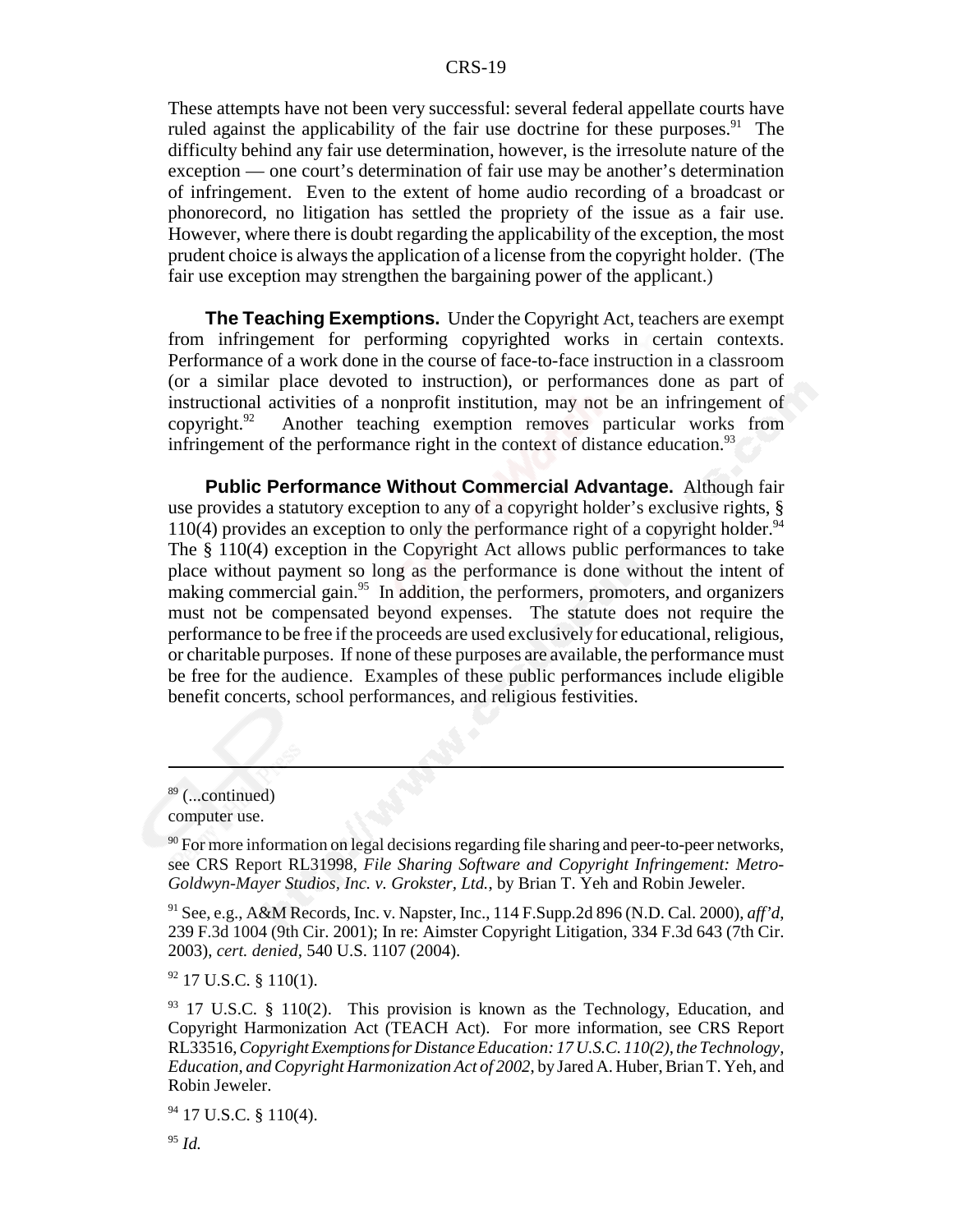**The Home Receiving Apparatus.** Another performance licensing exception is the communication to the public of a transmission embodying a performance using a "single receiving apparatus of a kind commonly used in private homes."<sup>96</sup> This is known as the "home-style" radio exception to performance licensing requirements. The single apparatus exception is subject to two statutory conditions that (1) there be no charge to hear the transmission and (2) the transmission is not further performed to the public. $97$ 

**Eligible Establishment Transmissions.** In 1998, Congress passed the Fairness in Music Licensing Act (FMLA) to clarify the performance right exemptions for eligible establishments.<sup>98</sup> The scope of the exemption is limited to performances "intended to be received by the general public, originated by a radio or television broadcast station licensed as such by the Federal Communications Commission, or, if an audiovisual transmission, by a cable system or satellite carrier."<sup>99</sup> The Act covers transmissions embodying performances by food and drink establishments and by non-food and drink establishments.

To be eligible for a performance exemption under the FMLA, three criteria must be satisfied. The first two criteria mirror those under the home receiving apparatus exemption: there must be no direct charge to hear the transmission, and the transmission must not be further transmitted beyond the establishment where it is received.<sup>100</sup> The third criterion states that the transmission must be "licensed by the copyright owner of the work so publicly performed or displayed."101 The latter criterion thus potentially creates liability if the transmitting entity (the radio station) itself broadcasts infringing content. In such a scenario, the music copyright holder would likely bring suit against the infringing radio station, rather than the establishment that played the radio.<sup>102</sup>

After the prior three criteria, however, the FMLA provides even further specifications for the types and sizes of establishments that are eligible for the performance right exemption. **Table 1** illustrates the specific qualifications.

 $100$  17 U.S.C. §§ 110(5)(B)(iii)-(iv).

 $101$  17 U.S.C. § 110(5)(B)(v).

 $102$  2 MELVILLE B. NIMMER & DAVID NIMMER, NIMMER ON COPYRIGHT § 8.18[C][2][b][iv] (2006).

 $96$  17 U.S.C. § 110(5)(A). A small radio, stereo receiver, or portable boom box may fit within this definition. It is uncertain, however, whether a satellite radio would gain the benefit of this exception.

 $97$  17 U.S.C. §§ 110(5)(A)(i-ii).

<sup>98</sup> P.L. 105-298.

 $99$  17 U.S.C. § 110(5)(B). This statute does not cover webcasters, satellite radio, or other digital music services that fall outside the scope of FCC regulation. Because television programming can include musical works (e.g., movie soundtracks), an establishment may publicly perform the music on a soundtrack accompanying a motion picture that is broadcast by an FCC-licensed television station, without concern for copyright infringement liability.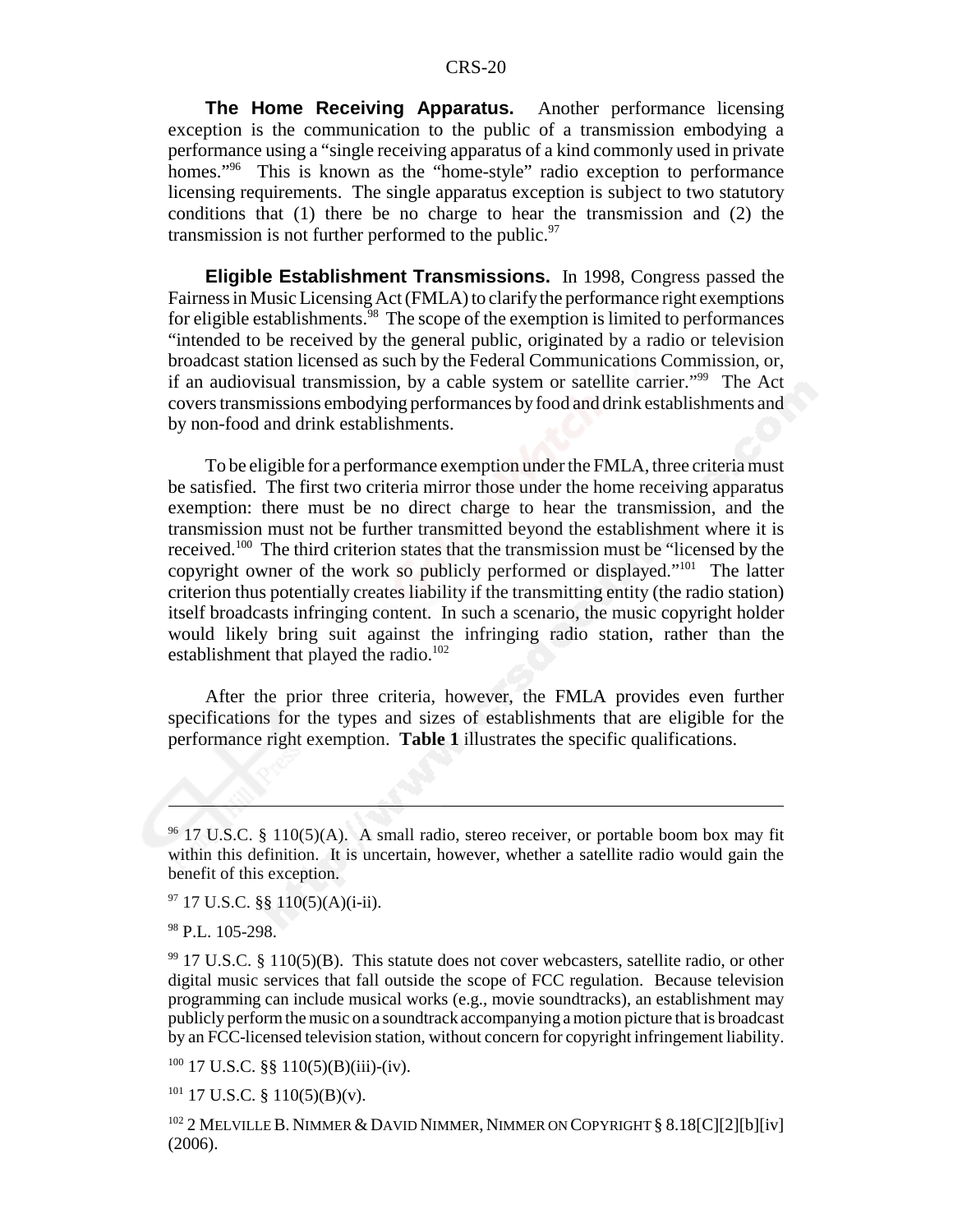#### **Table 1. Eligibility for Performance Exemptions Pursuant to 17 U.S.C. § 110(5)(B)**

| <b>Type of Establishment</b>                                                                                                                                                                                                                                                                                                                                                                                             | <b>Size of Establishment</b>                                                                                                                                                                                                                                                                                                         |  |  |
|--------------------------------------------------------------------------------------------------------------------------------------------------------------------------------------------------------------------------------------------------------------------------------------------------------------------------------------------------------------------------------------------------------------------------|--------------------------------------------------------------------------------------------------------------------------------------------------------------------------------------------------------------------------------------------------------------------------------------------------------------------------------------|--|--|
| <b>Food Service/Drinking</b><br>"[A] restaurant, inn, bar, tavern, or any<br>other similar place of business in which<br>the public or patrons assemble for the<br>primary purpose of being served food or<br>drink, in which the majority of the gross<br>square feet of space that is nonresidential<br>is used for that purpose, and in which<br>nonaromatic musical works are<br>performed publicly." <sup>103</sup> | If less than 3,750 square feet (excluding<br>parking), the exemption applies. <sup>104</sup><br>If more than 3,750 square feet (excluding<br>parking), the exemption applies only if<br>there are no more than six loudspeakers,<br>of which not more than four are located<br>in any one room or adjoining outdoor<br>space. $105$  |  |  |
| Other<br>"[A] store, shop, or any similar place of<br>business open to the general public for<br>the primary purpose of selling goods or<br>services in which the majority of the<br>gross square feet of space that is<br>nonresidential is used for that purpose,<br>and in which nonaromatic musical works<br>are performed publicly." <sup>106</sup>                                                                 | If less than 2,000 square feet (excluding)<br>parking), the exemption applies. <sup>107</sup><br>If more than 2,000 square feet (excluding<br>parking), the exemption only applies if<br>there are no more than six loudspeakers,<br>of which not more than four are located<br>in any one room or adjoining outdoor<br>space. $108$ |  |  |

<sup>103</sup> 17 U.S.C. § 101.

 $104$  17 U.S.C. § 110(5)(B)(ii).

- <sup>105</sup> *Id.*
- <sup>106</sup> *Id..*

 $107$  17 U.S.C. § 110(5)(B)(I).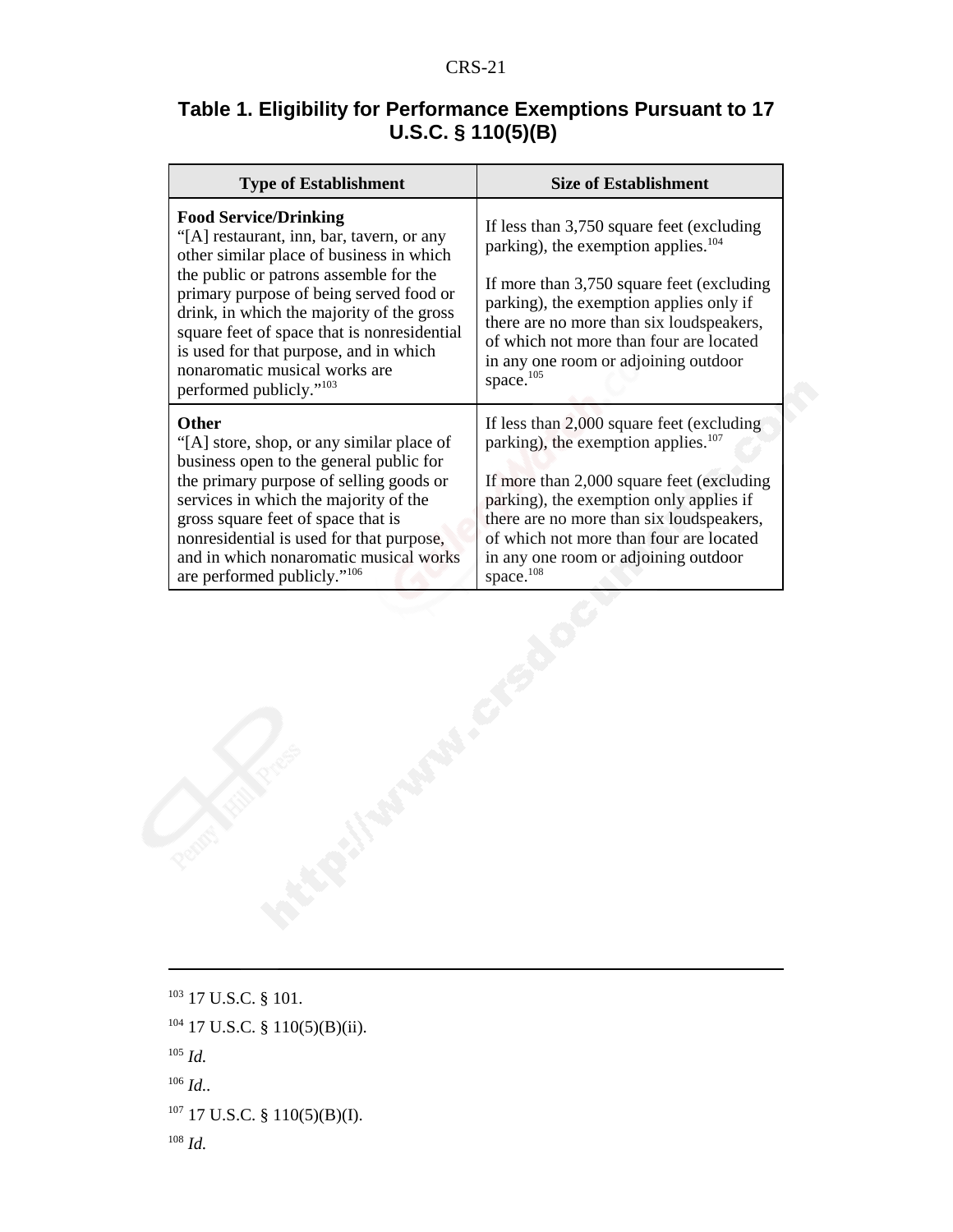## **Appendix A. Types of Licenses Required For Copyright Holders in Non-Digital and Digital Music Contexts**

|                                            | <b>Non-Digital Music</b>                                                |                                                           | <b>Digital Music</b>                                                    |                                                                                                                                                                                                                                                                                                                                                                   |
|--------------------------------------------|-------------------------------------------------------------------------|-----------------------------------------------------------|-------------------------------------------------------------------------|-------------------------------------------------------------------------------------------------------------------------------------------------------------------------------------------------------------------------------------------------------------------------------------------------------------------------------------------------------------------|
| <b>Music</b><br>Copyright<br><b>Holder</b> | <b>License for</b><br><b>Reproduction</b><br>and<br><b>Distribution</b> | <b>License for</b><br><b>Public</b><br><b>Performance</b> | <b>License for</b><br><b>Reproduction</b><br>and<br><b>Distribution</b> | <b>License for</b><br><b>Public</b><br><b>Performance</b>                                                                                                                                                                                                                                                                                                         |
| Musical work<br>holder                     | Mechanical<br>(compulsory)                                              | Voluntary                                                 | Mechanical<br>(compulsory)                                              | Voluntary                                                                                                                                                                                                                                                                                                                                                         |
| Sound recording<br>holder                  | Voluntary                                                               | No performance<br>right                                   | Voluntary                                                               | For interactive<br>services,<br>voluntary<br>licenses apply.<br>For non-<br>interactive<br>subscription<br>services,<br>compulsory<br>licenses apply.<br>For eligible non-<br>interactive, non-<br>subscription<br>services,<br>compulsory<br>licenses apply.<br>For non-<br>subscription,<br>non-interactive<br>broadcasts,<br>statutory<br>exemptions<br>apply. |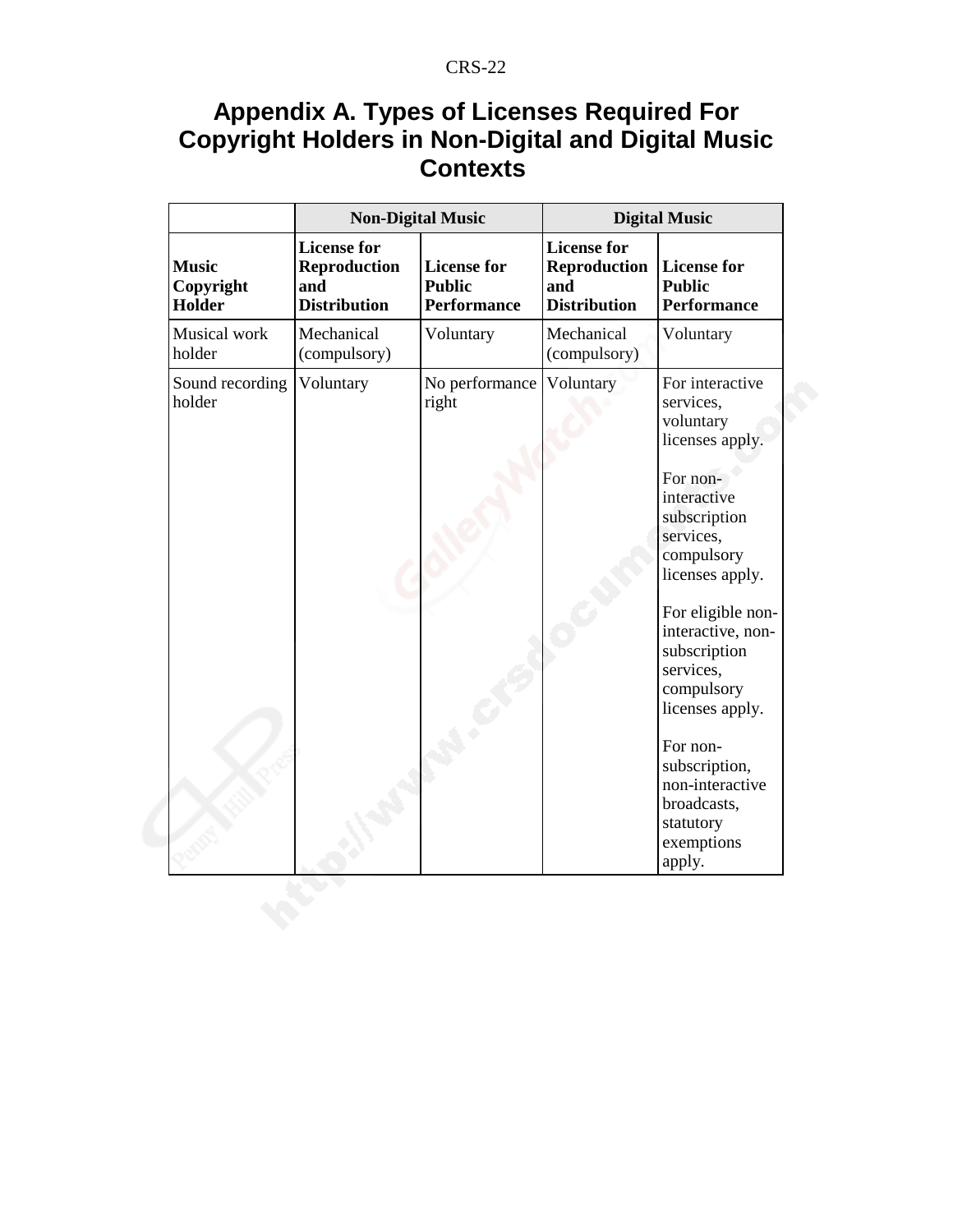#### **Appendix B. Glossary**

Note: This glossary uses definitions supplied in 17 U.S.C. §§ 101, 114, 115.

A **broadcast** transmission is a transmission made by a terrestrial broadcast station licensed as such by the Federal Communications Commission.

**Copies** are material objects, other than phonorecords, in which a work is fixed by any method now known or later developed, and from which the work can be perceived, reproduced, or otherwise communicated, either directly or with the aid of a machine or device. The term "copies" includes the material object, other than a phonorecord, in which the work is first fixed.

A **digital audio transmission** is a digital transmission as defined in section 101 that embodies the transmission of a sound recording. This term does not include the transmission of any audiovisual work.

A **digital phonorecord delivery** (DID) is each individual delivery of a phonorecord by digital transmission of a sound recording that results in a specifically identifiable reproduction by or for any transmission recipient of a phonorecord of that sound recording, regardless of whether the digital transmission is also a public performance of the sound recording or any non-dramatic musical work embodied therein. A digital phonorecord delivery does not result from a real-time, non-interactive subscription transmission of a sound recording where no reproduction of the sound recording or the musical work embodied therein is made from the inception of the transmission through to its receipt by the transmission recipient in order to make the sound recording audible.

To **display** a work means to show a copy of it, either directly or by means of a film, slide, television image, or any other device or process or, in the case of a motion picture or other audiovisual work, to show individual images consequentially.

An **eligible non-subscription transmission** is a non-interactive, nonsubscription digital audio transmission not exempt under subsection 114(d)(1) that is made as part of a service that provides audio programming consisting, in whole or in part, of performances of sound recordings, including retransmission of broadcast transmissions, if the primary purpose of the service is to provide to the public such audio or other entertainment programming, and the primary purpose of the service is not to sell, advertise, or promote particular products or services other than sound recordings, live concerts, or other music-related events.

An **establishment** is a store, shop, or any similar place of business open to the general public for the primary purpose of selling goods or services in which the majority of the gross square feet of space that is nonresidential is used for that purpose, and in which non-dramatic musical works are performed publicly.

A work is **fixed** in a tangible medium of expression when its embodiment in a copy or phonorecord, by or under the authority of the author, is sufficiently permanent or stable to permit it to be perceived, reproduced, or otherwise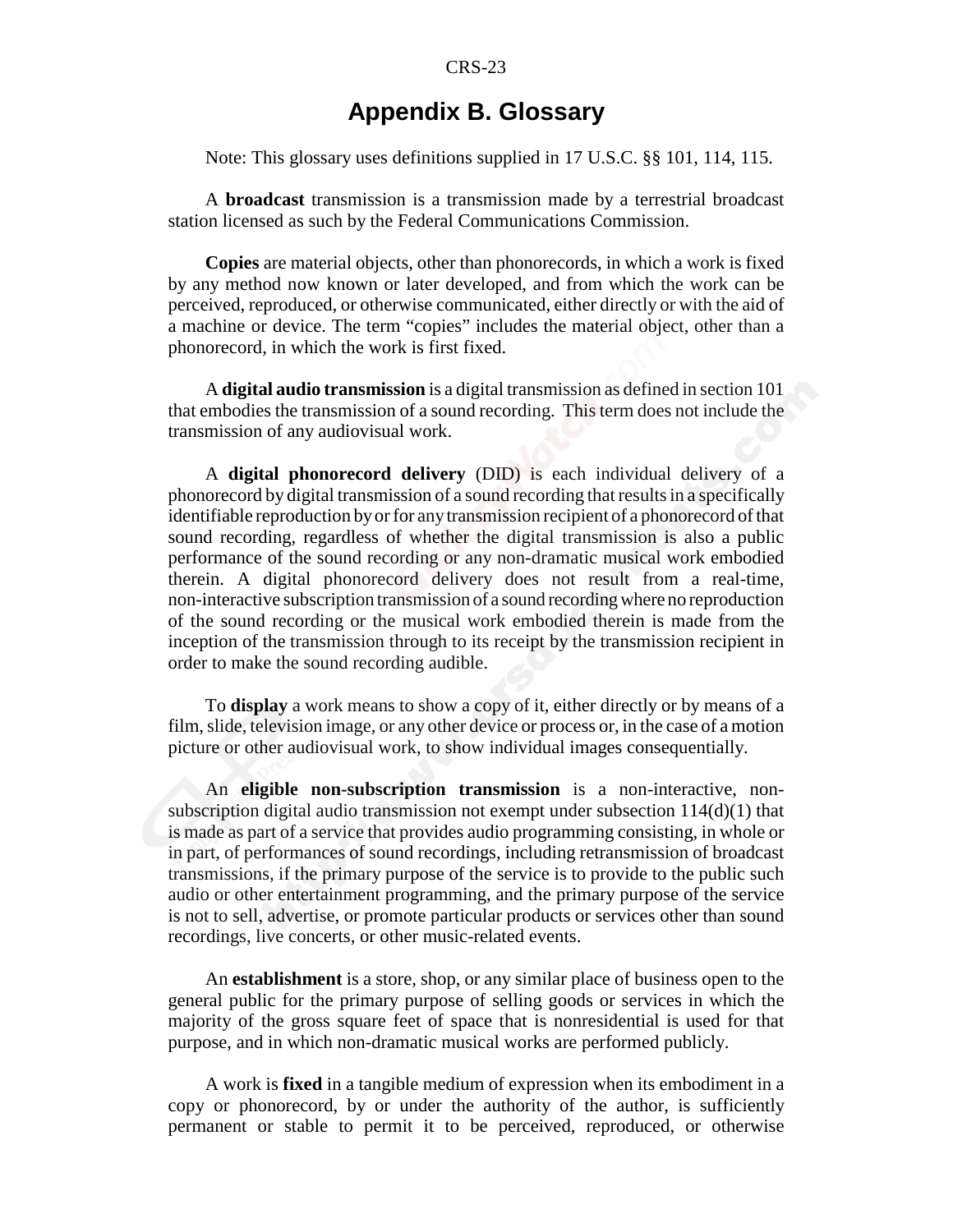communicated for a period of more than transitory duration. A work consisting of sounds, images, or both being transmitted is "fixed" for purposes of this title if a fixation of the work is being made simultaneously with its transmission.

A **food service or drinking establishment** is a restaurant, inn, bar, tavern, or any other similar place of business in which the public or patrons assemble for the primary purpose of being served food or drink, in which the majority of the gross square feet of space that is nonresidential is used for that purpose, and in which nondramatic musical works are performed publicly.

An **interactive service** is one that enables a member of the public to receive a transmission of a program specially created for the recipient, or on request, a transmission of a particular sound recording, whether or not as part of a program, which is selected by or on behalf of the recipient. The ability of individuals to request that particular sound recordings be performed for reception by the public at large, or in the case of a subscription service, by all subscribers of the service, does not make a service interactive, if the programming on each channel of the service does not substantially consist of sound recordings that are performed within one hour of the request or at a time designated by either the transmitting entity or the individual making such request. If an entity offers both interactive and non-interactive services (either concurrently or at different times), the non-interactive component shall not be treated as part of an interactive service.

To **perform** a work means to recite, render, play, dance, or act it, either directly or by means of any device or process or, in the case of a motion picture or other audiovisual work, to show its images in any sequence or to make the sounds accompanying it audible.

A **performing rights society** is an association, corporation, or other entity that licenses the public performance of non-dramatic musical works on behalf of copyright owners of such works, such as the American Society of Composers, Authors and Publishers (ASCAP), Broadcast Music, Inc. (BAI), and SEASICK, Inc.

**Phonorecords** are material objects in which sounds, other than those accompanying a motion picture or other audiovisual work, are fixed by any method now known or later developed, and from which the sounds can be perceived, reproduced, or otherwise communicated, either directly or with the aid of a machine or device. The term "phonorecords" includes the material object in which the sounds are first fixed.

To perform or display a work **publicly** means —

(1) to perform or display it at a place open to the public or at any place where a substantial number of persons outside of a normal circle of a family and its social acquaintances is gathered; or

(2) to transmit or otherwise communicate a performance or display of the work to a place specified by clause (1) or to the public, by means of any device or process, whether the members of the public capable of receiving the performance or display